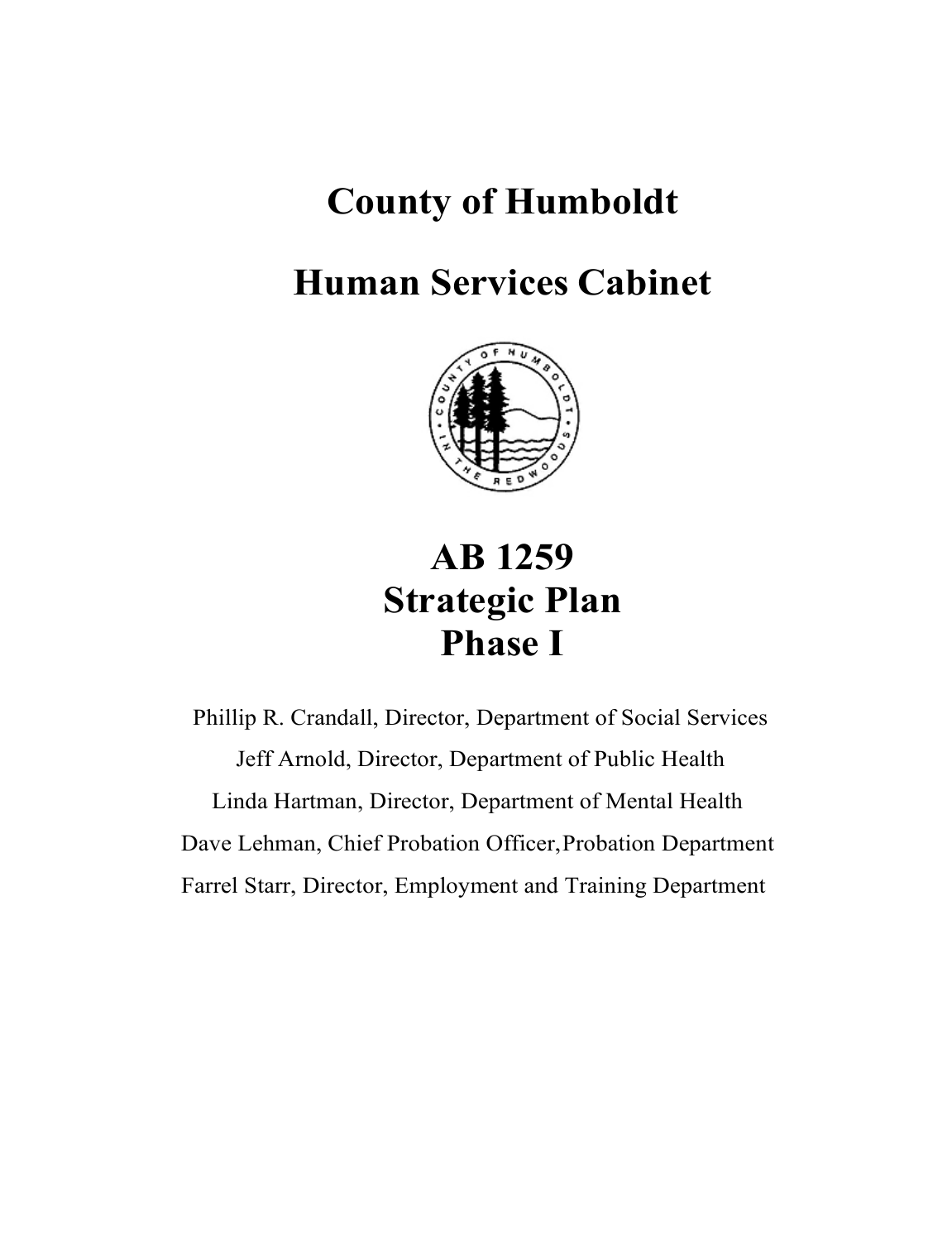# **Human Services Cabinet AB 1259 County of Humboldt Phase** I **Implementation Plan**

# **TABLE OF CONTENTS**

**Page** 

| $\Pi$ . |  |
|---------|--|
| III.    |  |
| IV.     |  |
|         |  |
| VI.     |  |
|         |  |
|         |  |
|         |  |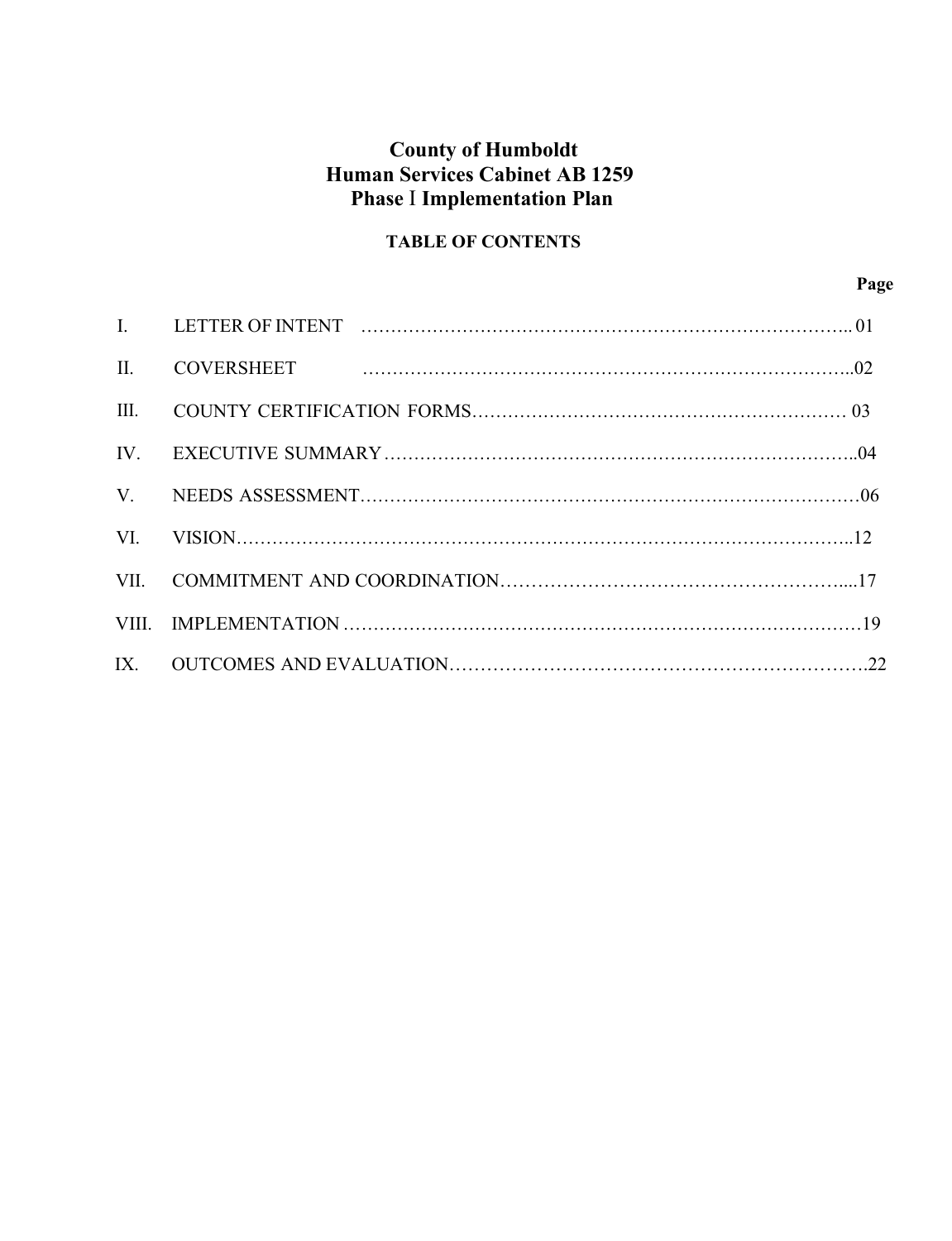June 20, 2000

 1600 9th Street, Room 460 Earl Johnson, Associate Secretary for Planning and Evaluation Sacramento, CA 95814

Dear Mr. Johnson:

 On June 13, 2000, the Board of Supervisors approved Humboldt County's Human Services Cabinet's Strategic Plan for participation in the AB 1259 Project.

 The Board will receive biannual reports on the Projects implementation status. It is our hope that our participation will result in targeted assistance from the Department of Health and Human Services and involved State Departments in eliminating the regulatory and fiscal barriers that impede our County's ability to deliver integrated human services to our .residents.

 For further information pertaining to Humboldt County's AB 1259 involvement, please contact Phillip R. Crandall, Director of Humboldt County Department of Social Services.

Sincerely,

Roger Rodoni, Chair Humboldt County Board of Supervisors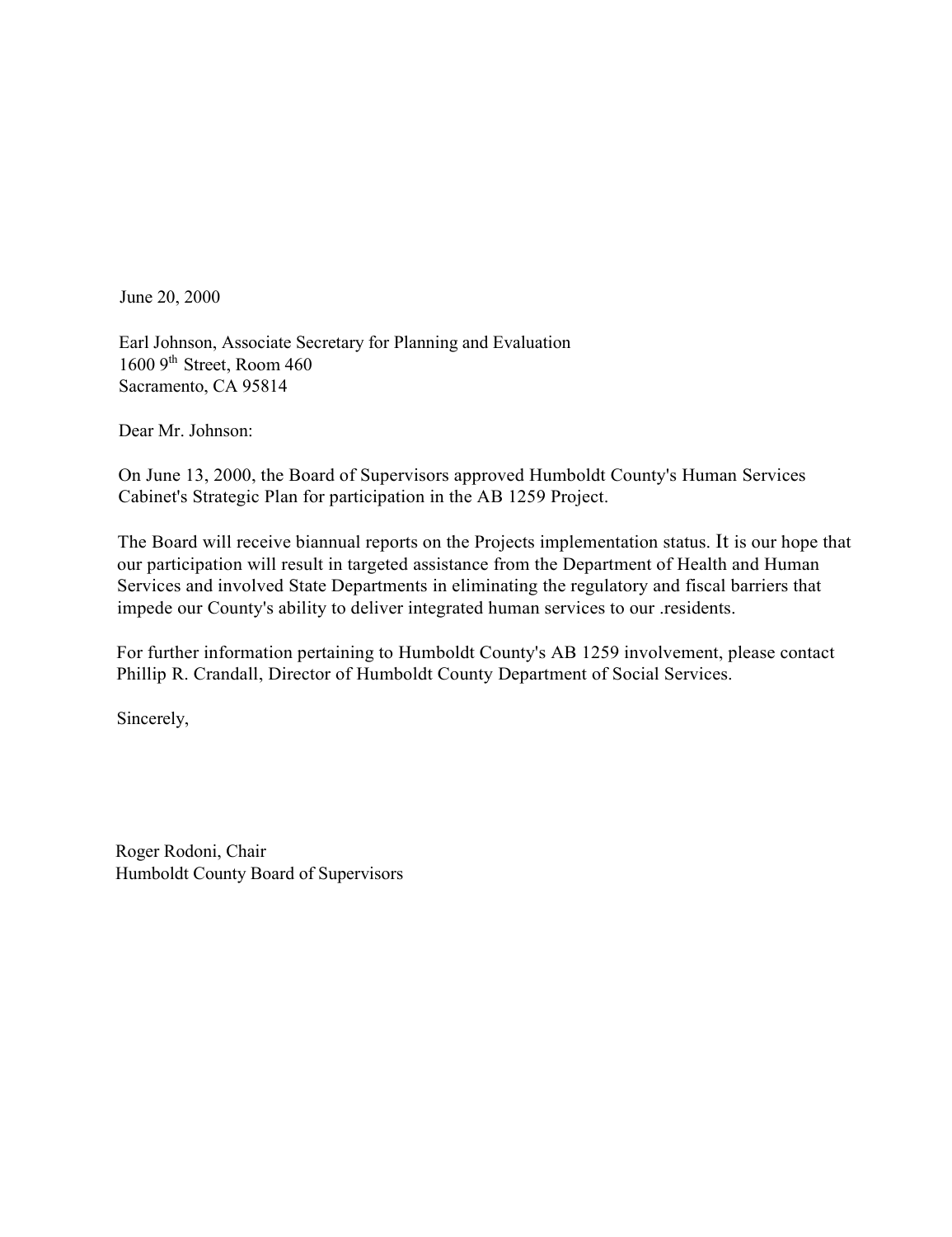# **ASSEMBLY BILL 1259 Strategic Plan Cover Sheet**

#### County Name; **Humboldt County**

Person(s) to be contacted concerning the strategic plan:

Name: **Phillip R. Crandall** 

### Title: **Director, Humboldt County Department of Social Services**

Address: **929 Koster Street Eureka, Ca. 95501** 

Phone: **(707) 476-4700** 

Fax: **(707) 441-2096** 

. Email: **[PCrandall@mail.co.bumboldt.ca.us.](mailto:PCrandall@mail.co.bumboldt.ca.us)**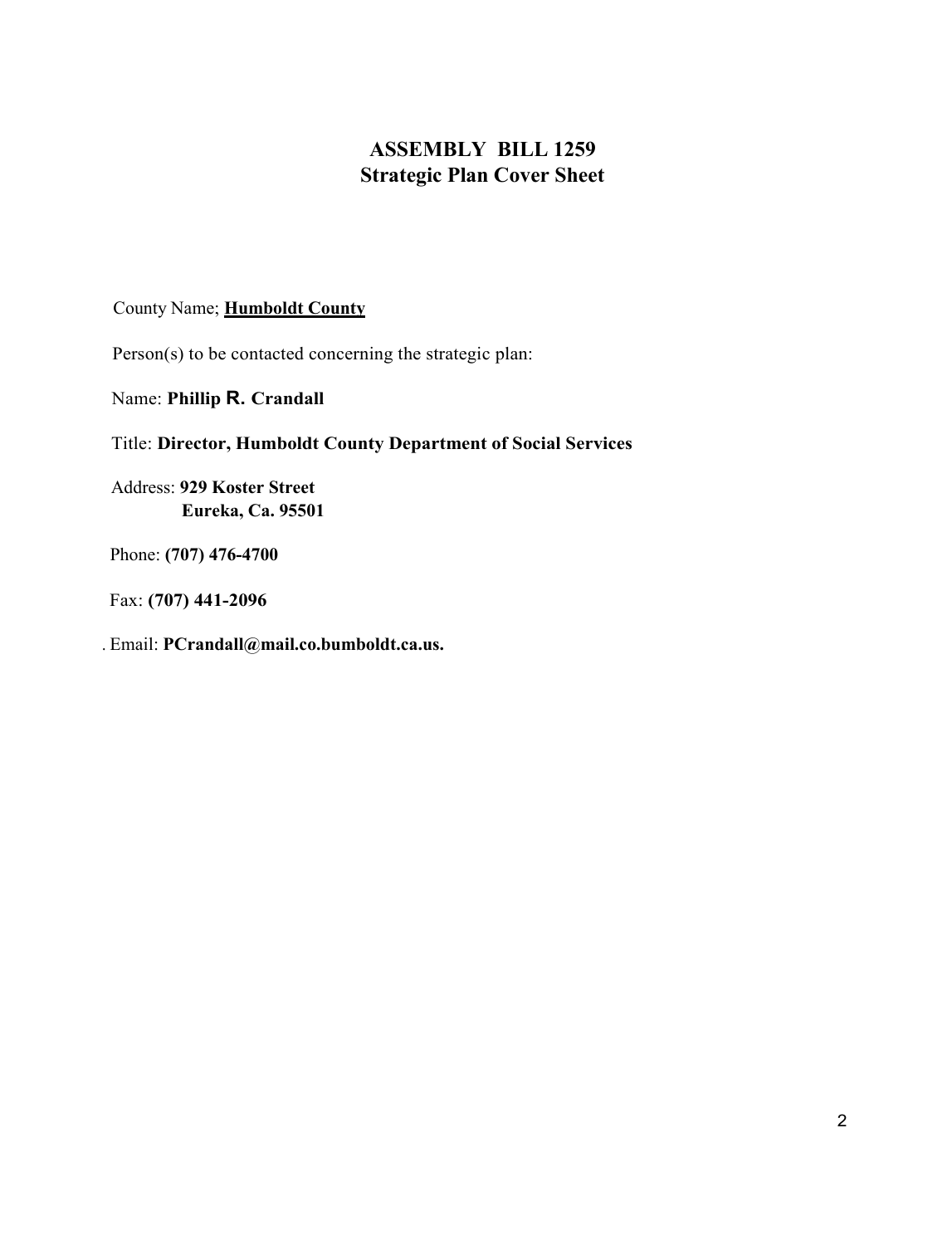#### **COUNTY CERTIFICATION FORM**

**The signatories below hereby approve this plan for submission and participation under Chapter 705, Statutes of 1999 (Assembly Bill 1259, Strom-Martin).** 

| Roger Rodoni, Chair<br>Humboldt County Board of Supervisors                       | Dated: $\_\_$ $\_\_$ $\_\_$ |
|-----------------------------------------------------------------------------------|-----------------------------|
| Phillip R. Crandall, Director<br>Humboldt County Department of Social<br>Services | Dated: $\_\_$ $\_\_$        |
| Jeff Arnold, Director<br>Humboldt County Public Health Department                 | Dated: $\_\_$ $\_\_$        |
| Linda Hartman, Director<br>Humboldt County Mental Health                          | Dated: $\_\_$ $\_\_$        |

 Humboldt County Probation Department Dave Lehman, Chief Probation Officer

Farrel Starr, Director Employment Training Department Dated:  $\frac{1}{1}$  -------

Dated:  $\frac{1}{2}$  -------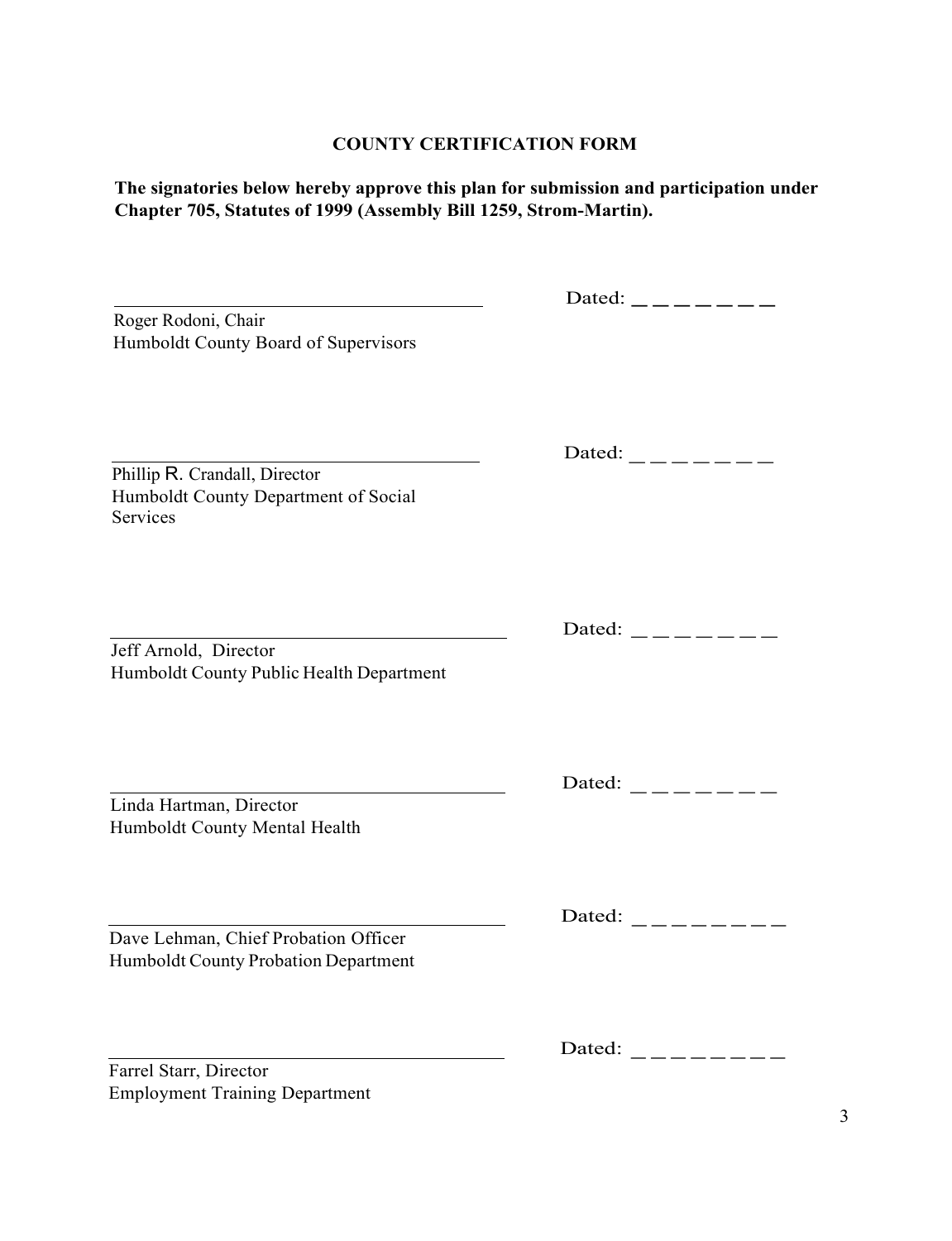#### **IV. EXECUTIVE SUMMARY**

 **Need:** Many Humboldt County residents live miles away from the public and private services and supports that are primarily found in the most densely populated cities of Eureka, Fortuna and Arcata. These residents may lack the transportation and other resources necessary to a1low them to access the services they need. Services available in local communities, close to where people live and staffed by local residents who are known and trusted by community members, are needed.

 Residents who live in the most populated areas may still not access the services and supports they need because of other barriers. These barriers, which can affect residents no matter where they live, may include lack of money, mental illness, cultural and language barriers, and a lack of trust in "the system." Poverty and unemployment have been higher in Humboldt County than in the State for thirty years. Poverty and unemployment can lead to the barriers of family and community difficulties and stress, such as crime, youth gangs, domestic violence, homelessness, and substance abuse.

 Many County residents have multiple needs and face multiple barriers in getting these needs met. Current programs and services which focus on only one area of need are often not successful because they do not treat the individual or family holistically. For example, providing job training for a single TANF mother without also addressing her other possible needs-- such as child care, transportation, mental health, substance abuse treatment, and domestic violence treatment services-- may not result in her successful employment. In addition, programs and services that arenot available "close to home" are not accessed by clients. Most of the assessments reviewed in the development of this Strategic Plan include the need for the provision of comprehensive, integrated health and human services, provided in local communities, to client populations.

 **Vision and Goals:** The Humboldt County Human Services Cabinet (HSC) consists of five County Departments-- Employment Training and Development, Mental Health, Probation, Public Health, and Social Services. Formed in 1995, the HSC's Vision is that "Humboldt County is a nurturing, supportive, healthy environment for its children, families, adults, arid communities." The Cabinet has established six Framework Goals for its operation. These are:

- • Departments with programs for children, families, and adults will deliver coordinated, Services will be decentralized in close proximity to clients to the maximum extent feasible·. efficient services and maximize the resources available to deliver those services.
- The integrity of specialized services will be preserved.
- Services will be tailored to match the multi cultural and multilingual diversity of our community.
- • Partnerships between County services and community-based organizations will be strengthened.
- • Services will be provided through a system incorporating outcome evaluation to ensure accountability of resource management.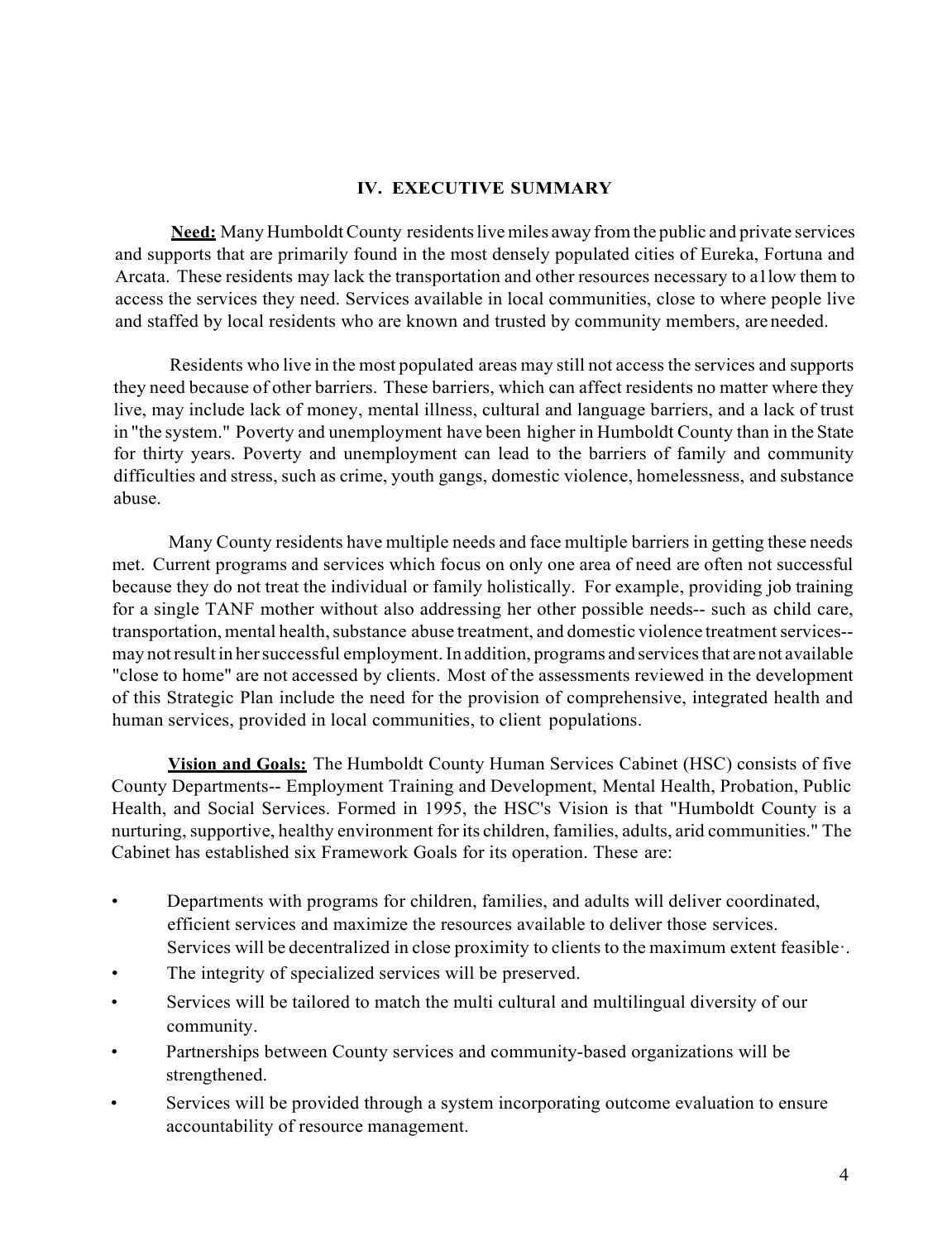• All current and newly identified monies will be reinvested into the human service system,

 The HSC's Vision and Framework Goals are in agreement with the intent of AB 1259. The HSC has established the following goals for the AB 1259 Phase I Strategic Plan, which overlay on the Framework Goals already established. These goals are:

- 1. Establishment of Community Resource Centers
- Technical Assistance from Department of Health and Human Services and involved 2. Establish and implement a unified County "single intake" and service plan (with State Departments.)
- 3. Increase the ability to fund sustainable services to Seriously Emotionally Disturbed (SED) minors and adults in locked Correctional settings.
- 4. Increase the Mental Health Alcohol and Other Drug Services to "working poor" families through increased access to Healthy Families Initiative benefits.
- 5. Develop, (with technical assistance from Department of Health and Human Services and involved State Departments), a consolidated outcomes package for all State and Federal funded initiatives.
- 6. Develop and implement a consolidated SB 933 foster care placement review ability.
- 7. Increase funding access to Title XIX and Title IV-E for eligible services provided by Mental Health professionals, Probation Officers and SocialWorkers.
- 8. Develop a "consolidated" Title IV-E Training Plan package.
- 9. Increase linkages and explore enhanced funding strategies and services to needy families as defined in TANF
- 10. Increase linkages and explore enhanced funding strategies for in-home supportive services to the elderly and disabled.

Strategy: In coordination with the Department of Health and Human Services, the HSC will convene workgroups to address the current State and Federal barriers to service integration, including barriers imposed by confidentiality laws. Concu1Tently, the HSC will conduct an assessment of fiscal barriers and a reassessment of its current multi departmental organizational structure. If, as a result of this reassessment, more efficient organization models emerge, the administration, service delivery and increased access to funding. The first six months of implementation will be focused on identification of barriers and potential restructuring. Planning the establishment of Community Resource Centers will begin in the next six months. Service Cabinet may reorganize departmental structures to promote increased efficiency in integration plans are anticipated to be completed by the end of year two, for a total three year process.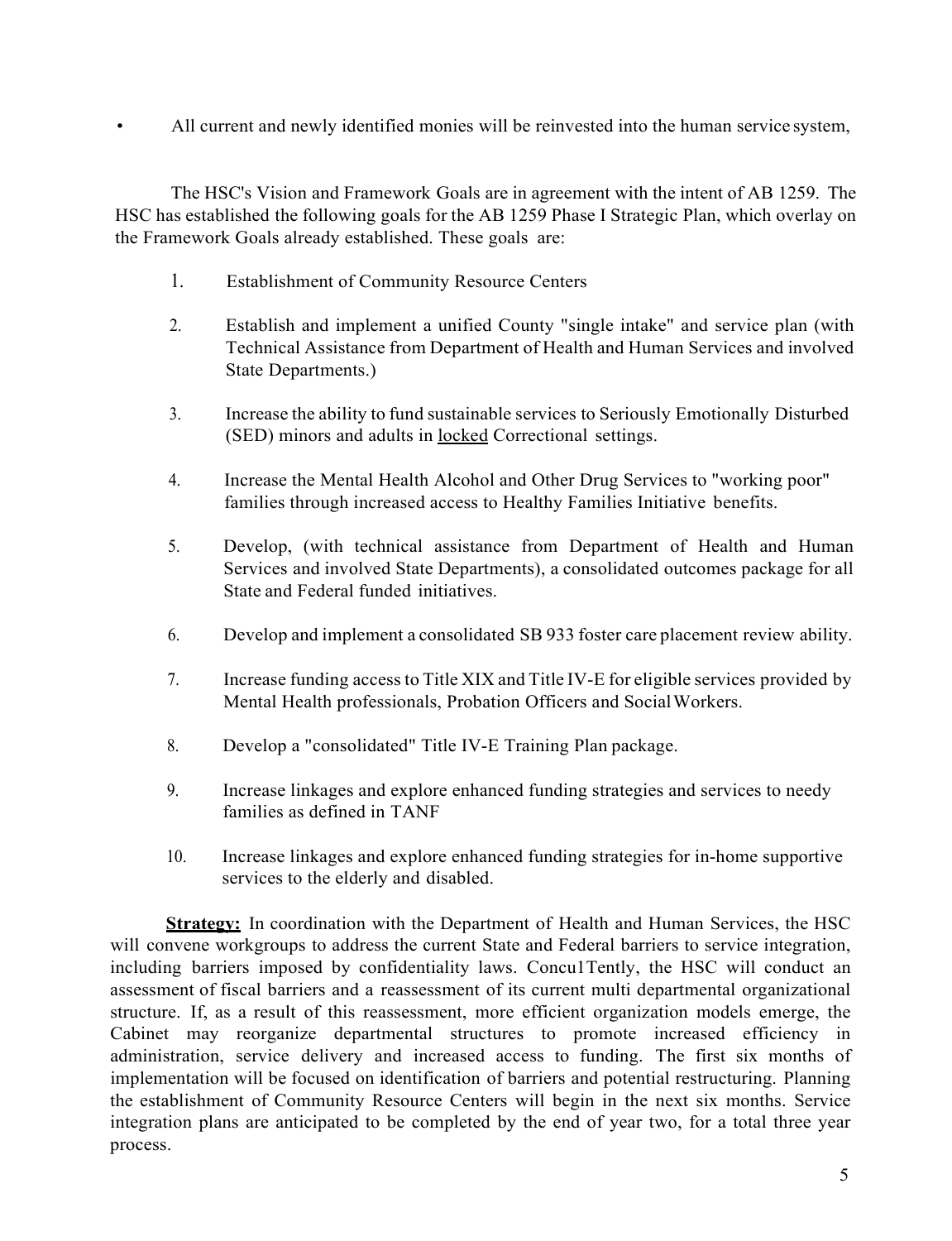In implementing this strategy, the HSC will work in coordination with other County collaboratives and groups that provide services to the target population, These groups will provide a forum for information sharing, and "expert" members to paiiicipate in work groups that focus on achievement of specific AB 1259 goals, and potential sources of matching funding for the planning and establishment of Community Resource Centers.

#### **V. NEEDS ASSESSMENT**

<span id="page-7-0"></span> County health and human services have been identified over the past several years through community assessments and conversations with other County and private non-profit providers. planning for AB 1259 Phase I Implementation. This target population includes as a primary focus do receive County services. The assessments reviewed are: · **Identified needs in Humboldt County:** The need to provide comprehensive, integrated Several recent assessments addressing the needs of the target population were reviewed in the children, families, adults who are living at 180% of poverty level, on Medi-Cal, and who should or

#### **Humboldt County Children and Families Commission Strategic Plan (Proposition 10).**

 April - November, 1999. Information about needs was gathered through five methods: *a review and*  summary of more than sixty written Needs Assessments and reports published by governmental agencies, nonprofit organizations, and schools over the past five years; a full-day forum attended by 75 providers of services; a newspaper survey that received 80 written responses from community members; focus groups with parents and providers of services (108 total individuals); and a "mapping" of existing services and supports by geographic area. The written assessments reviewed touched upon the needs of the whole Humboldt County population, with a focus on needs of children and their families, and included Healthy Start grant applications from fourteen school sites and the The needs assessment used in the development of the Strategic Plan was performed in Juvenile Crime Enforcement and Accountability Challenge Demonstration Grant.

 **Demonstration Grant Proposal.** This grant proposal, which was funded and is now operational, identified and assessed the needs of the mentally ill criminal offender and dually diagnosed offender populations. The program is a collaboration of County agencies that include the Humboldt County Health/Alcohol and Other Drug Programs, with the Courts as a driving force, It provides highly to mentally ill offenders in the criminal justice system. **Humboldt County "More Intensive Options for Creative Responses" (MIOCR)**  Sheriffs Department, the Humboldt County Probation Department, and Humboldt County Mental coordinated and collaborative monitoring, wraparound treatment, and intensive case management

 **Area** I **Agency on Aging Needs Assessments.** Every four years a formal needs assessment of the needs of seniors (age 60 and over) is completed for the Area I Agency on Aging (AIA) Plan. In the "off years" of this cycle, AIA holds town meetings with seniors to get a picture of needs, and providers of senior services are surveyed to gather their input. This data, as well as a "Snapshot of Humboldt County Elders" (February 2000), a "Seed" grant (1986) and a grant proposal for in-home supportive services were reviewed in relation to the AB 1259 Phase I Strategic Plan.

 A review of the above assessments indicated several themes of the needs of the Humboldt County population. These themes are discussed below.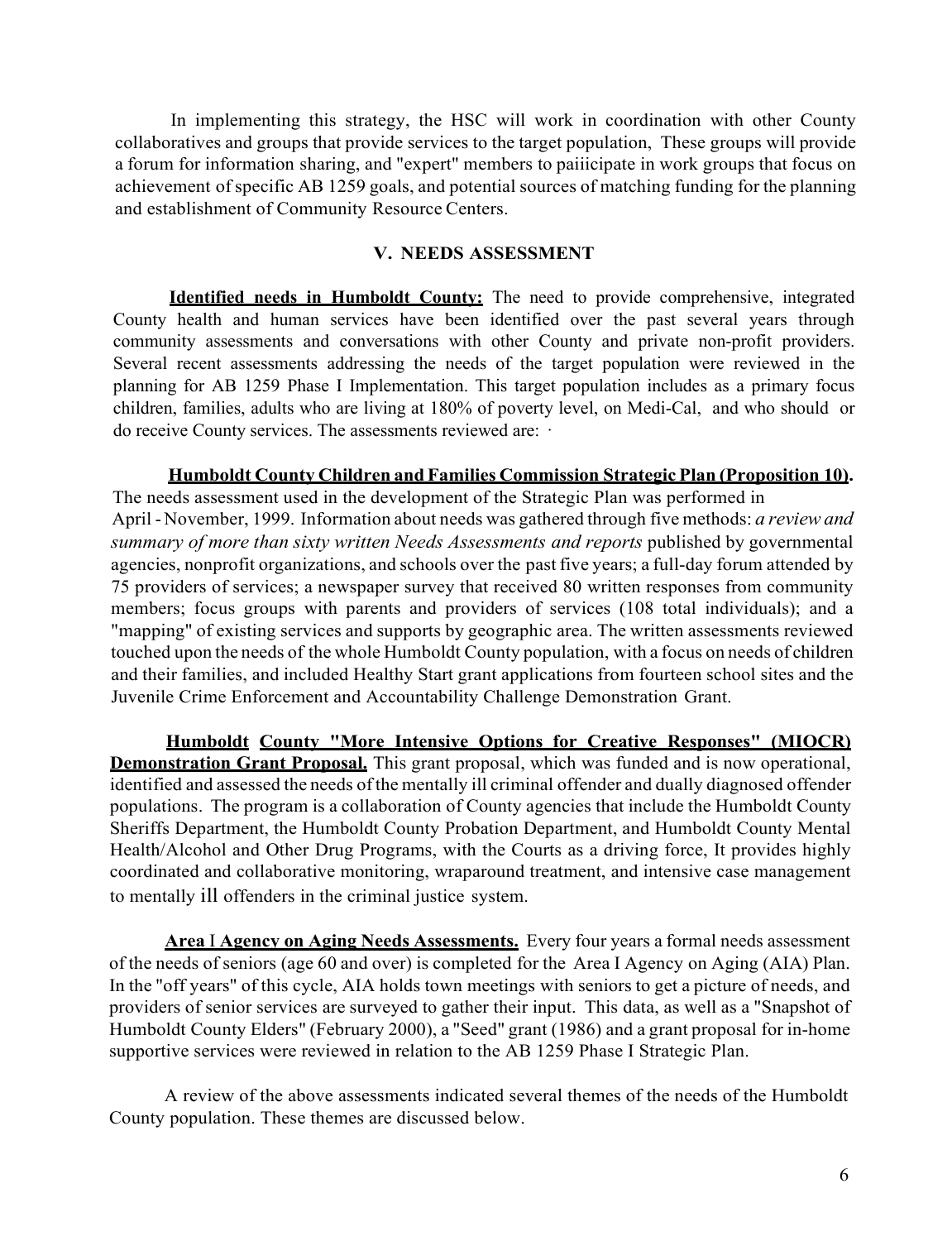**Rural Area:** The population density of Humboldt County is 35 persons per square mile, more rural than the State's "rural" definition of 52 persons per square mile. People in rural areas like Humboldt County areoften isolated from public services and community supp01i, and have difficulty accessing the services and relationships that are available. Half of the County's 120,000 residents live outside of the metropolitan Humboldt Bay Area (Eureka, Arcata, McKinleyville and Fortuna), distant from the services and supports provided by government, non-profit and other agencies. Healthy Start applications, in particular, emphasize the need for supports and programs that can assist families in overcoming isolation. For the most part, these Healthy Start sites establish a prototype of a "family/community resource" center where services and supports are made available on or next to school sites. Services and supports include visits from the Mobile Medical Office for health services, Humboldt Open Door Clinic dental van, counseling services, recreation, and others. All Healthy Start needs assessments indicate the desirability of co-located, integrated County and non-profit services and programs in their communities.

 **Poverty and unemployment** affect a significant number of county citizens. Many families lack money to meet basic needs. Recipients of public assistance or earners of minimum wages cannot afford the fair market rent of a studio apartment in Humboldt County. Forty percent of the county's renters pay more than 35% of their income for rent. Most new jobs being created are in the service development and job readiness services in the county. Job readiness services need to be integrated and retail sectors and pay minimum wages. Several reports found that there is a need for job with child care, transportation, mental health, substance abuse treatment, and domestic violence treatment services in order to successfully employ CalWORKs workers.

 The County's poverty rate has been higher than the State's since 1970. In 1996, estimates put the overall county poverty rate at 18%; the State's at 14%. Almost22% of the elder population have incomes at or below the poverty level. Having enough money to live on, paying for energy and utilities, and paying for medical care are among the top five needs identified by the elder population. Twenty-two percent of families with children age 0-5 receive TANF. Fifty-five percent of all births in the county in 1996 were funded by Medi-Cal. The County's infant and child deaths come disproportionately from the poorest families.

 There are no firm figures for the number of homeless people in the county. Estimates of 800- 1200 on any given day have been made. A profile of the homeless shows that almost 50% are male adults, 26% female adults·, 24% dependent children, and 40% are persons in households with children. The homeless require an array of integrated services and supp01is to help them transition successfully into themainstream.

 **Family and community difficulties· and stress:** Poverty and unemployment can lead to family and community difficulties and stress. Stress and difficulties related to poverty are sometimes manifested in crime, youth gangs, domestic violence, homelessness, and substance abuse, among other problems. Fear of crime and feeling safe is one of the top five issues identified by seniors in the community. Families and communities under stress need an array of integrated Services to assist them in overcoming their difficulties.

The consumption of alcohol in Humboldt County is about 20% greater than the national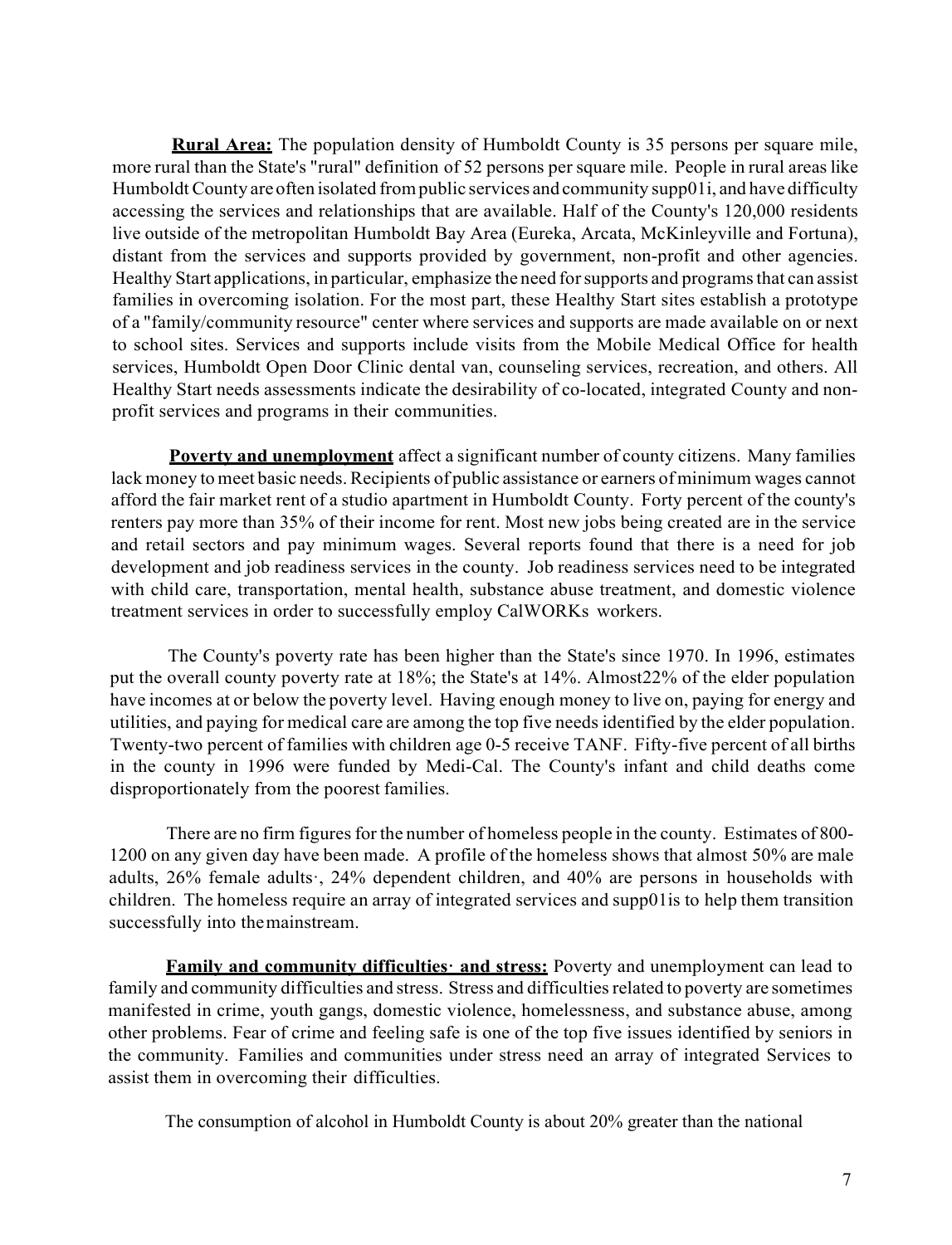average. The county also has higher rates of other drug consumption than the State of California. Anecdotal reports from perinatal service providers, public health nursing, and other home visiting agency staff rank substance use as the number one problem they encounter in their work with families with young children, though accurate numerical data has not been found. The rate of deaths attributable to alcohol or drug use has nearly doubled the State rate for the last 12 years.

 Child abuse is a constant concern for all professionals working with families with young children. Sixty-four percent of women who delivered babies in Humboldt County from January- August, 1998 had at least one risk factor for child abuse and neglect noted on their risk summary nurturing environment. There were 4,417 referrals to Child Welfare Services in 1998. Sixty percent of these refe1Tals were for general neglect. Physical abuse constituted 18% of referrals, with sexual abuse at 14%. Child Welfare caseloads for July-September 1998 were 58·in Family Maintenance; 60 in Family Reunification; and 230 in Permanency Planning. There were 297 open foster care cases on the last day of February 1999. The average months in placement were 34.9. forms, a form that asks several questions to determine whether the baby is going home to a safe,

 According to the **Humboldt County Fetal & Infant Mortality Review and Child Death Review Team (FIR/CORT),** infants (age birth to one year) in the County between 1991-98 died at a rate of7.8 per 1000; as compared to the State rate of 5.9 per 1000 and the national Year 2000 goal of 7.0 to 1000. In 1991-96, the post neonatal (age 28 days to one year) death rate was 78% higher than the Year 2000 goal. The infant mortality rate was 23% higher than the Year 2000 goal. Infant mortality from 1991-96 for those with Asian or American Indian backgrounds was twice as high as that of White residents. The continuing problems of child abuse and neglect; too many preventable injuries causing morbidity and mortality for children, with an inadequate injury prevention response in the community; and children who are too often inadequately supervised for their developmental stage at home and at play are thought to be all contributing factors to these deaths. However, these data are based on small numbers and must be considered in that context.

 vehicle accidents and drowning, are high, as are hospitalizations due to unintentional injuries. Unintentional injuries in young children are closely linked to lack of parental supervision and parents' understanding of developmental stages and needs. The reports find that such skills and knowledge can be enhanced through various forms of early childhood interventions (home visiting, In Humboldt County, deaths among children due to unintentional injury, especially motor high quality child care, and parenting classes).

 There has been an increase in the numbers of the "at risk" youth population, including a Arrests involving violence and weapons have experienced the greatest growth. Nearly one out of every five juveniles arrested have been charged with these types of crimes. Average yearly arrests probation caseloads have increased significantly over the past decade while the number of Probation Officers available to supervise youthful offenders has not changed appreciably since 1985. Total projected doubling of the percent of minority youth. There is an upward increase in county-wide juvenile arrests, and increasing numbers of juveniles are being arrested for serious felony crimes. of female offenders have increased 88.3% between 1985-95. Gang activity is increasing. Juvenile general fund support for probation services has declined 10% since 1990.

**Family and community supports and services:** This finding, which appeared throughout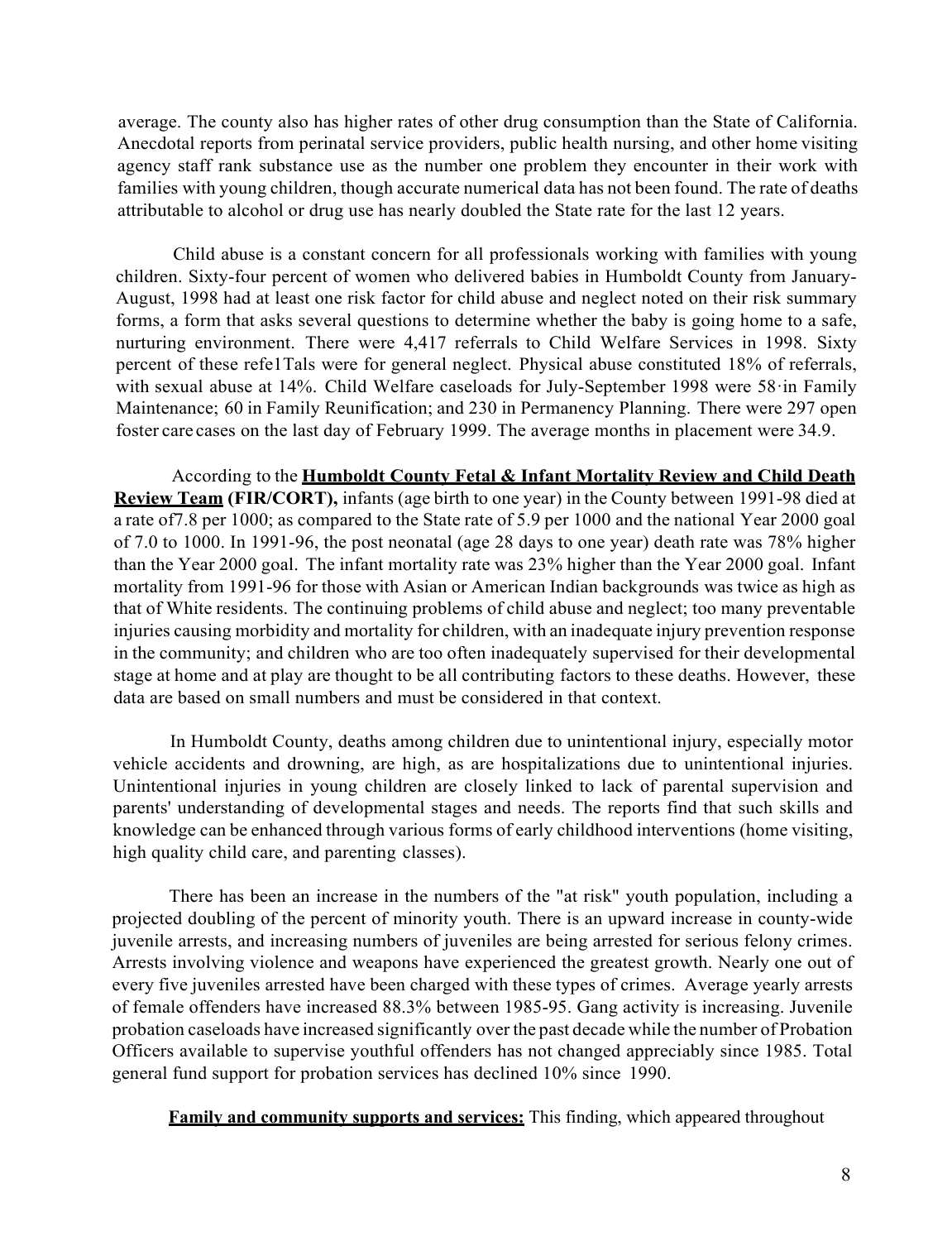many of the written assessments, is significant enough to be grouped as a theme. The availability of family supports and services is important to address the problems of family and community difficulties and stress. These supports and services include recreation for families and children; sites for community activities, such as community and family resource centers; adult education and job training programs; child care services; parenting classes; health services; mental health counseling; substance abuse counseling; and assistance with house and yard work and assisted living services for elders. These services need to be integrated in a holistic way to best assist families and the communities in which they live. Parents have indicated they are interested in receiving information regarding health, safety, parenting and education in a variety of languages, in a variety of places through a variety of methods for preschool age children.

 **Access to services** is a significant issue in Humboldt County. Many services in Humboldt County are not located "close to home." Families who live miles away from Eureka, the main hub of services, or far from other cities or communities may find it very difficult to get to them. Bus schedules are minimal in urban areas, and there is no public transportation in some rural areas. The purchase price, cost of insurance, and maintenance of private vehicles is beyond the capacity of many families. Dirt or gravel roads in many areas make vehicle maintenance costly. In the winter months, heavy rains or snow may close roads into towns. The availability of a variety of services, integrated to meet the multiple needs of people, close to where people live and work, is crucial.

There a re also cultural barriers, including language differences, that stand in the way of accessing services.

Health services are a perceived need in Humboldt County. Health services such as children's dental services, health education programs, access to early prenatal care, home visiting programs; and services that are close to people's homes are limited. Finding and affording health care is one of the top issues identified by seniors and their providers.

 **Mental health services:** Mental health services needed include counseling for children and families and crisis mental health services. There are very few mental health providers with expertise in working with the 0-5 population. Access to Mental Health services are perceived by some to be difficult to obtain for low-income families, subsidies are limited, and services are not close to home for many families.

 The Humboldt County justice system is currently dealing with increasingly larger numbers of mentally ill offenders. The California Mental Health Needs report indicates that the County is in the top 20% for the per capita incidence of major depression and bipolar disorder and in the top 10% for the per capita incidence of schizophrenia, as compared with other California counties. The report also indicates the County is in the top 15% for the per capita incidence of dual diagnosis of serious mental illness and substance abuse.

 A one-day "snapshot" of the Humboldt County Correctional Facility (HCCF) showed that 28% of inmates were receiving mental health treatment or had received mental health treatment during their current stay in the HCCF. The HCCF's contract health care provider's data indicates that 22.2% of HCCF inmates were taking psychiatric medications-the highest percentage of inmates on psychiatric medications in the fourteen facilities for which the contract provider gives services.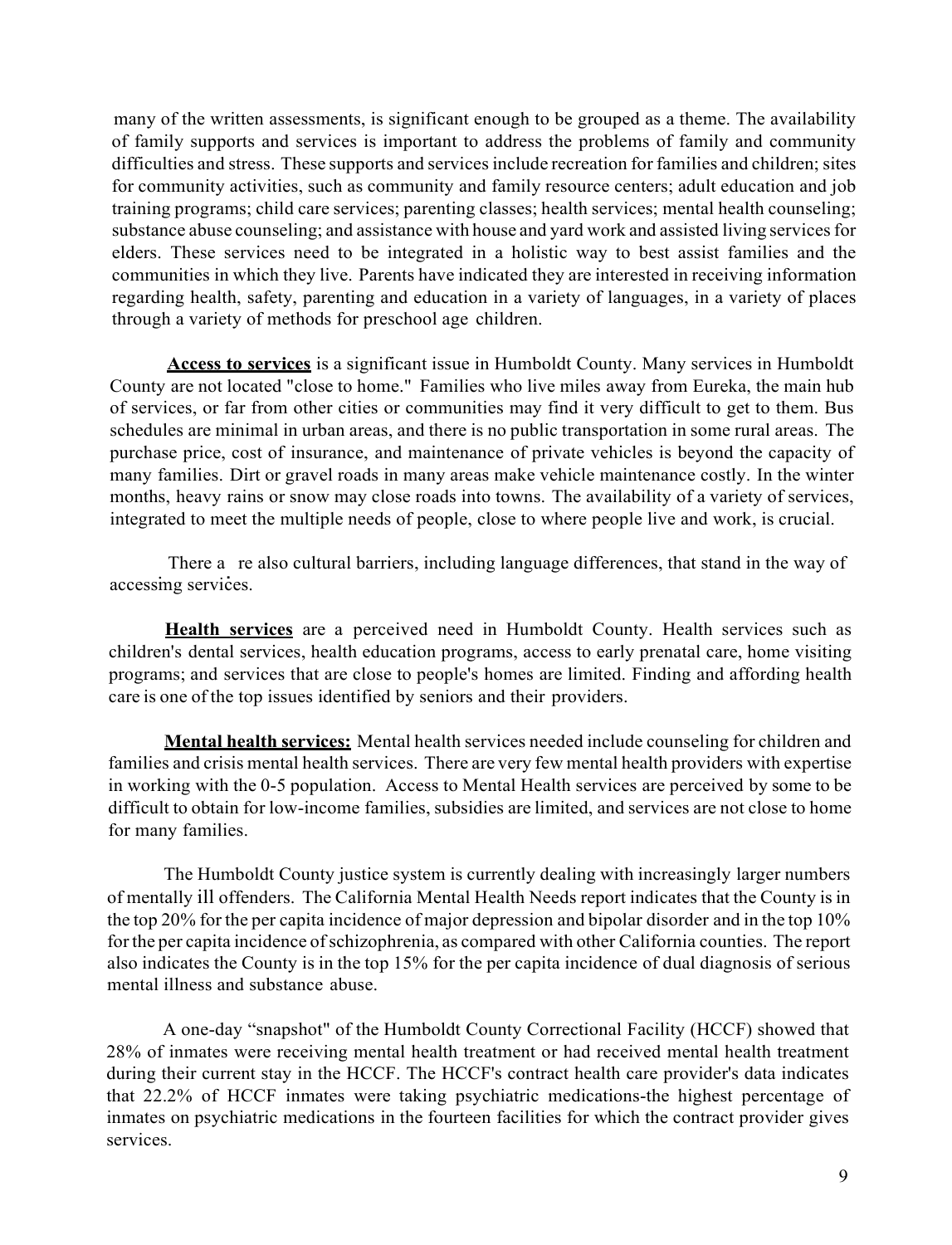Another one-day "snapshot" found that the 88 mentally ill offenders surveyed accounted for 1,317 prior arrests and HCCF incarcerations for an average of 14.9 arrests and incarcerations per offender. Two of the 88 offenders surveyed had each been arrested more than 80 times.

 Funding levels for the County's mental health and substance abuse systems are not sufficient to provide the intensive programs that would keep the seriously mentally ill offender population out of the criminal justice system. A third "snapshot" of the HCCF inmate population showed that of 105 inmates receiving mental health services, 65 were not receiving them prior to incarceration, 15 others were receiving primarily crisis-based services, and only four were in substance abuse treatment.

 following: transportation to the services; educating parents so they know what quality services are; better financial status for parents so they can afford quality child care; more child care services in more locations; more subsidized child care; care for school age children; respite care; care for special needs children; extended hours of care; and child care providers need more training. **Child care and children's services** are needed in the county. ·These needs include the

Services for older adults: Eighteen percent of the county's population is age 60 and older, which is higher than the State average. Seventy-two percent of this age 60+ population is age 65+; senior population is non-White. Twenty percent of the older adult population is considered socially needy, often living alone, with language barriers and physical or mental limitations from increased age. The top five needs identified by older adults were assistance with house and yard work; having 31% of the 60+ population is age 75+; and 7% of the 60+ population is 85+. Seven percent of the enough money to live on; paying for medical care; crime/feeling safe; and paying for energy and utilities.

 **Cultural issues and ethnic and racial tensions.** Members of thirteen indigenous American Indian tribes reside in Humboldt County. The County's ethnic composition is a 11.7% American Latino/Hispanic ethnic group is the fastest growing group in the County. The changing balance of ethnic populations has led to barriers of language, communication, and understanding of Indian, 4.4% Latino/Hispanic, 3.1% Asian, 1.2% African American, and 79.6% White. The differences.

 **Sustain programs that work.** Programs that are working need to be sustained, Often programs are grant funded and do not last longer than the grant funding lasts. If a program proves itself, efforts should be made to find the funding to sustain it.

 **Existing collaborative efforts.** There are several existing collaborative efforts which serve the target populations designated for the AB 1259 effort. These are:

 primary leadership for the AB 1259 effort. Its history, vision, commitment and leadership are .• The **Humboldt County Human Services Cabinet (HSC).** The HSC will be the discussed further in **Sections VI, Vision, and VII, Commitment and Coordination.** 

• The **Alternative Response Team (ART)** was created by the Human Services Department of Social Services' Child Welfare Services (CWS) that do not meet legal criteria for Cabinet. It is a voluntary in-home program that handles referrals of child neglect reported to the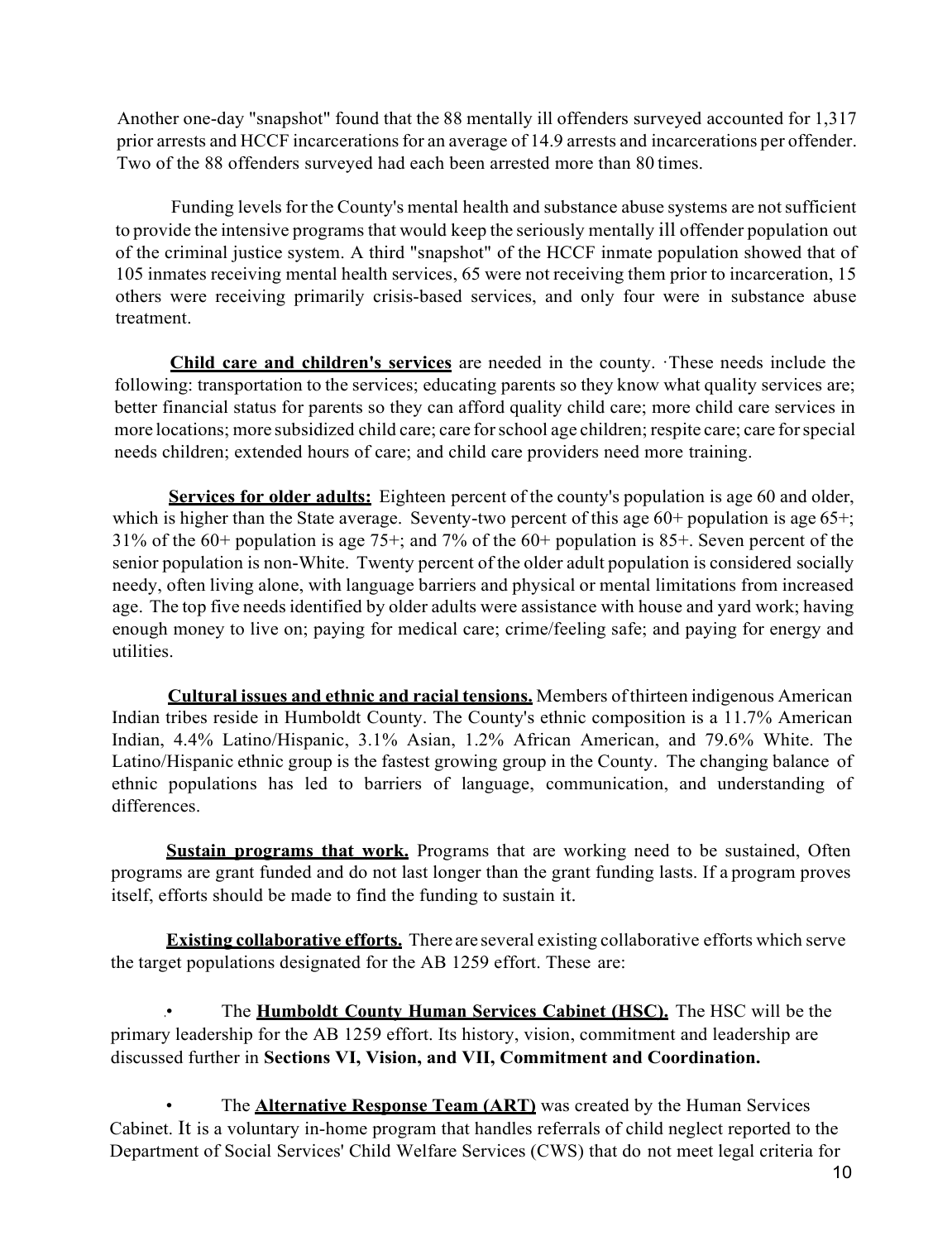intervention by CWS, but involved families could still benefit from services. Case management services are provided by the Public Health Nursing Division of the Department of Public Health to referred families with a child aged five years or younger. ART gives early intervention to prevent abuse and avoid the need for future CWS involvement.

 disciplinary team approach to child abuse investigation, involving a Child Interview Center and • The Department of Social Services provides coordinated implementation and funding of the **Child Abuse Services Team (CAST)** with the District Attorney. CAST is a multi specially trained Child Interview Specialists.

 • **Regional Workforce Preparation and Economic Development Act (RWPEDA).**  The purpose of RWPEDA is to collaborate in the formation of a workforce development system. The fiscal partners of RWPEDA are the Humboldt County Private Industry Council, College of the Redwoods, Humboldt County Department of Social Services, and Humboldt County Office of State Departments, and allocates its funding to specific projects that increase workforce preparation in the County. Other collaborative partners who participate in RWPEDA are the County Office of Corporation; Eureka City Schools; Eureka City Unified School District-Adult Education; Redwood Community Action Agency; Redwood Economic Development Corporation; Vietnam Veterans of California; Humboldt Child Care Council; College of the Redwoods Community Services; and Education. Each of these fiscal partners receives a "silo-type" funding stream from the associated Economic Development; Employment Training Department; Arcata Economic Development Whole Child Interagency Council.

**• Workforce Investment Board (WIB).** There are fifty partners in the WIB, including the Departments of Social Services and the Employment Training Department. Half of the partners are government/non-profit agencies, and half are for-profit businesses. This Board will work to implement the mandates of the Workforce Investment Act, which becomes effective July 1, 2000

 • The **Humboldt Healthy Families Collaborative** consists of staff from public and private agencies providing in-home services. These agencies include the Public Health Department, Department of Social Services, Humboldt Child Care Council, and Northcoast Children's Services, hospitals and home health agencies. Activities have included the development of a universal risk screening form, referral of families to home visiting services on discharge from birthing hospital, collection of aggregate data about family needs, training of in-home visiting staff, and follow-up of families referred to home visiting services.

**• Healthy Start Collaboratives** are associated with Healthy Start sites and geographic areas. Currently these are the Southern Humboldt Family Partnership, overseeing five sites; Orick Healthy Start Collaborative, overseeing one site; Every Child Collaborative, overseeing four Eureka sites; Trinity Valley Healthy Start Collaborative, overseeing one site in Willow Creek; Fortuna Healthy Start Collaborative, overseeing two sites; and Bridgeville Collaborative, overseeing one site. These collaboratives have established Memoranda of Understandings (MOU) with county and non- profit organizations that delineate duties and responsibilities. The Human Services Cabinet has established joint MOUs with all of these groups, agreeing to develop an effective referral process and coordinate collaborative services to the high-risk children and families being served through a comprehensive, integrated, safe and confidential delivery system thataddresses needsofchildren and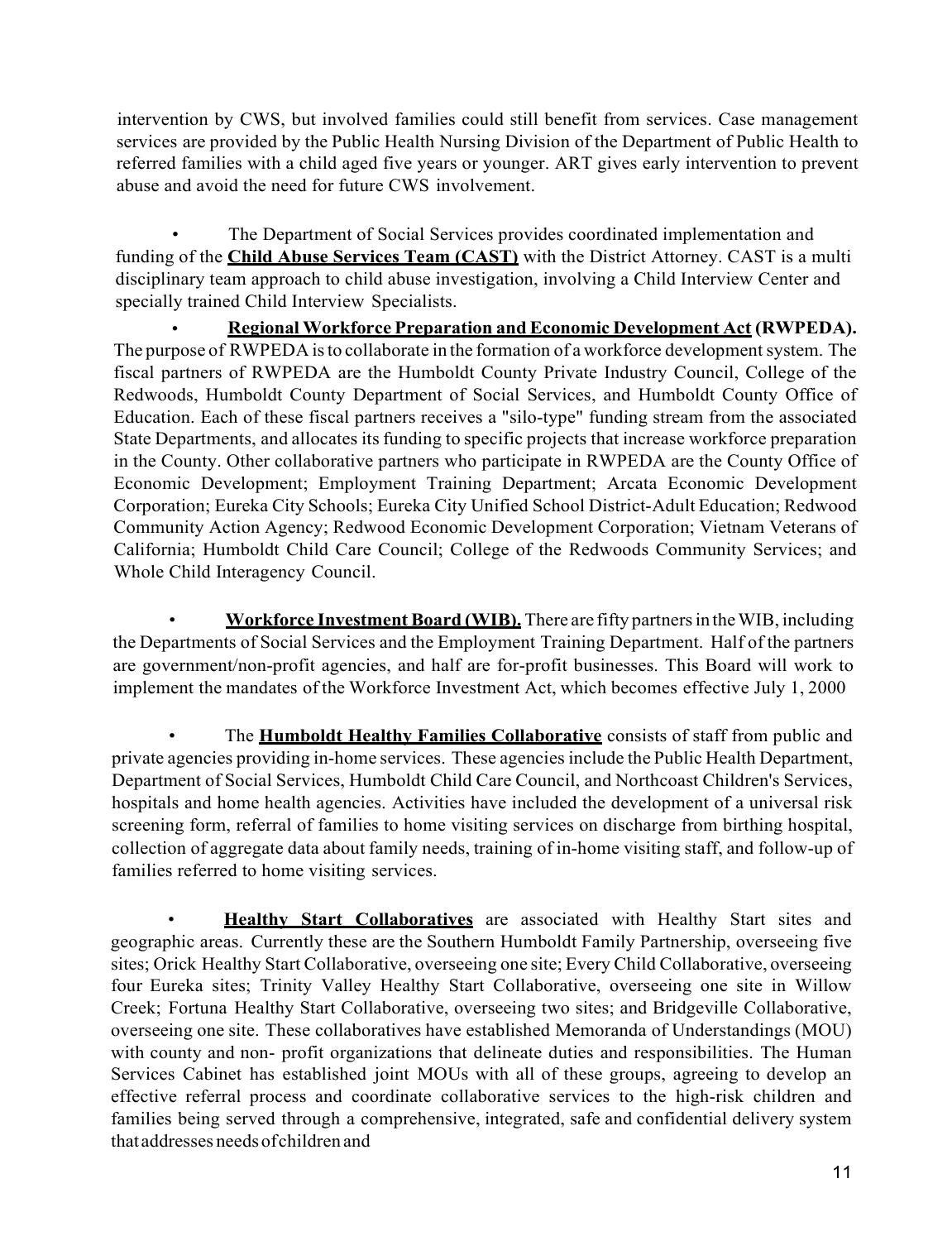families and insures their optimal educational, social, emotional and physical well being.

 consisting of County department heads, heads of non-profit agencies serving children, youth, and families, and at-large community members. The Whole Child meets monthly to share information about services and activities, and when necessary makes recommendations to the Board of Supervisors about children, youth and family services and programs. • The **Whole Child Interagency Council** is a Board of Supervisors appointed group

 $\bullet$  formed to develop a Strategic' Plan and implement the funds generated by Proposition 10 tax revenues. The Commission focuses on the development of services and programs for children ages 0-5 and their families. Commission members include a representative from the County departments of Public Health and Social Services, a Board of Supervisors member, and six community members. • The **Humboldt County Children and Families (Proposition 10) Commission** was

members from governmental and non-profit agencies who oversee the coordination of senior services **Northcoast Senior Services Collaborative.** This collaborative consists of twenty in the county.

 and communities, has established relationships with 21 geographic and self-defined collaboratives in the county. Through the Department of Social Services the NET has provided funding over the past three years for the Community Development Plans submitted by these collaboratives. Activities funded under these plans have included community events, parenting classes, rent for facilities, and • The **Humboldt CommunityNETwork (NET).** a collaborative network of agencies after-school programs,

**• Probation Alternatives in a Community Environment (PACE)** is an interagency collaborative consisting of the Humboldt County Probation Department, Mental Health Alcohol and other Drugs and .the Humboldt County Office of Education. Probation officers, mental health and substance abuse professionals, educators and other professionals work intensively with wards of the Court ordered into the program. Participants typically have family, mental health, substance abuse, educational, and criminality related issues.

 • **Juvenile Accountability Challenge Grant** A Board of Corrections administered grant focusing on high risk juveniles as defined by the 8% multi-problem criteria, but intervening at an earlier age and prior to Wardship. Although the grant is provided to the Humboldt County Probation Department it is multi-disciplinary and community based. Service Hubs have been established in four Humboldt County outlying communities. Each Hub is assigned a Coordinator, Services social worker and school social worker. Other service providers are invited to work with the Service Hub staff to address the needs of identified youth and families. Multi-Disciplinary Teams Probation Officer, Mental Health Case manager, Youth Service Bureau worker, a Child Welfare (MDTs) serve as collaborative forums for agency staff and service provider.

*I*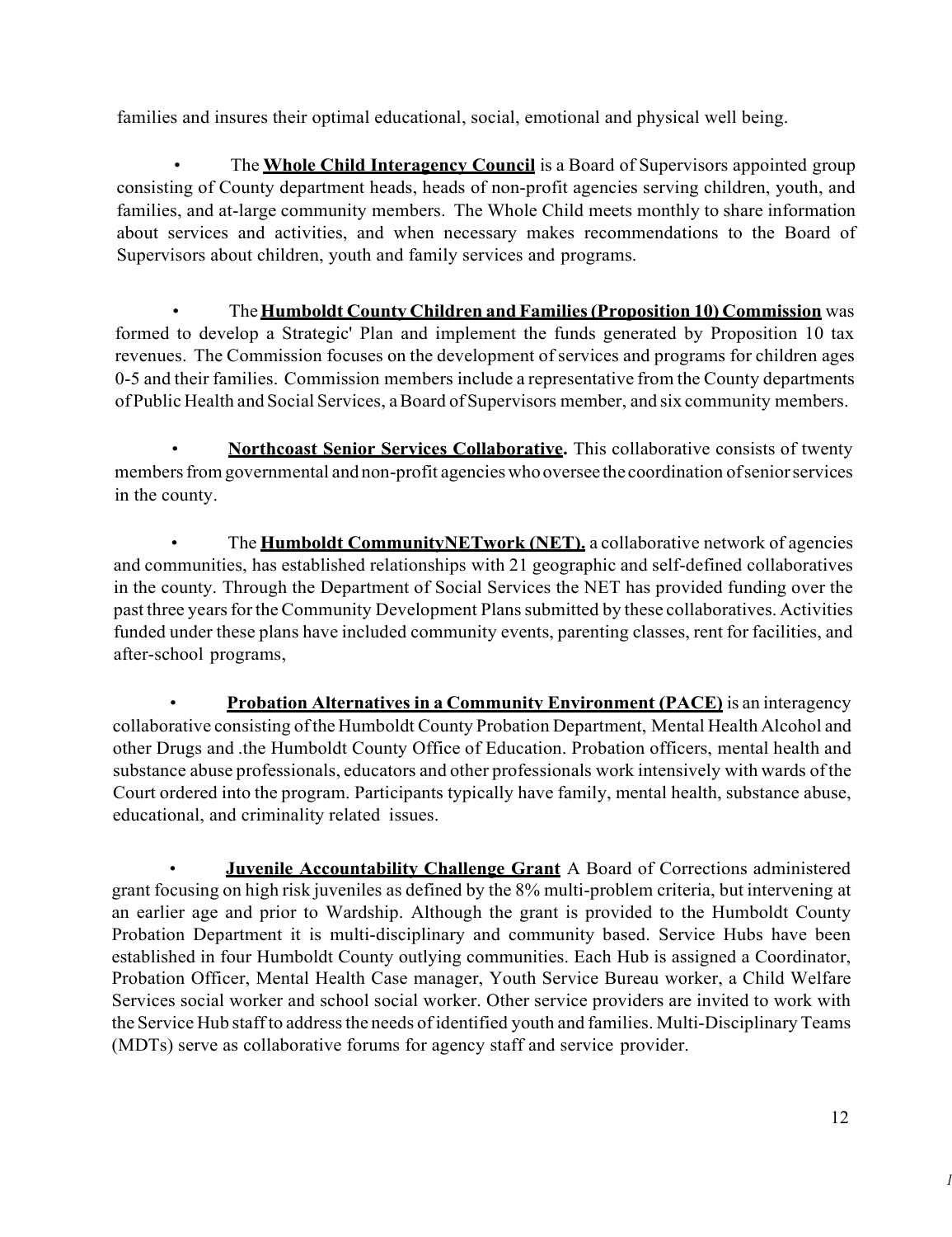#### **VI. VISION**

<span id="page-14-0"></span> The Humboldt County Human Services Cabinet (HSC) includes the directors and senior managers of the Humboldt County departments of Mental Health, Probation, Public Health, Social Services, and Employment Training, and HSC administrative support staff. The HSC came into being in November 1995 as the Human Services Team. That month, the Board of Supervisors directed the Mental Health, Probation, Public Health, and Social Services Departments, with the assistance of the County Administrative Office (CAO), to develop a plan to implement the recommendations of the Child Welfare League of America listed in their reports *"Humboldt County Working Group on Child Abuse and Neglect Proceedings,* " *"Humboldt County Emergency Response Systems Review,"* and *"Linking Family and Community: Creating a Stronger Tomorrow for Humboldt County.* " In September 1996, the Board of Supervisors renamed the Human Services Team the Human Services Cabinet. The identified target population was children and families receiving the wide spectrum of HSC services. Since its inception, the goals and objectives have expanded to include the full population of people, including adults, who receive RSC services. The Employment Training Department joined the RSC during Fiscal Year 1997/98.

 The HSC will provide the primary leadership for the AB 1259 effort. This leadership is a natural role for the HSC, which was created to coordinate and integrate services between the five Humboldt County departments that provide health and human services to the population. The **Vision**  children, families, adults, and communities." The **HSC Mission Statement** is to work in **of the RSC** is that "Humboldt County is a nurturing, supportive, healthy environment for its coordination with public and private providers to:

- Improve administrative functioning;
- $\bullet$ • Improve service coordination and access to improve individual, family, and community functioning; and
- Promote, develop, and maintain a continuum of services that encourage p1: evention and early intervention activities, linking these activities to more intensive services.

 When the HSC 's Strategic Plan was developed in 1995 (and modified in FY 97-98 to include adult services) it included Framework Goals for service integration that form the foundation of HSC operations and serve as points of reference for all HSC activities. These **Framework Goals** are:

- Departments with programs for children, families, and adults will deliver coordinated, efficient services and maximize the resources available to deliver those services.
- $\bullet$ Services will be decentralized in close proximity to clients to the maximum extent feasible.
- The integrity of specialized services will be preserved.
- • Services will be tailored to match the multi cultural and multilingual diversity of our community.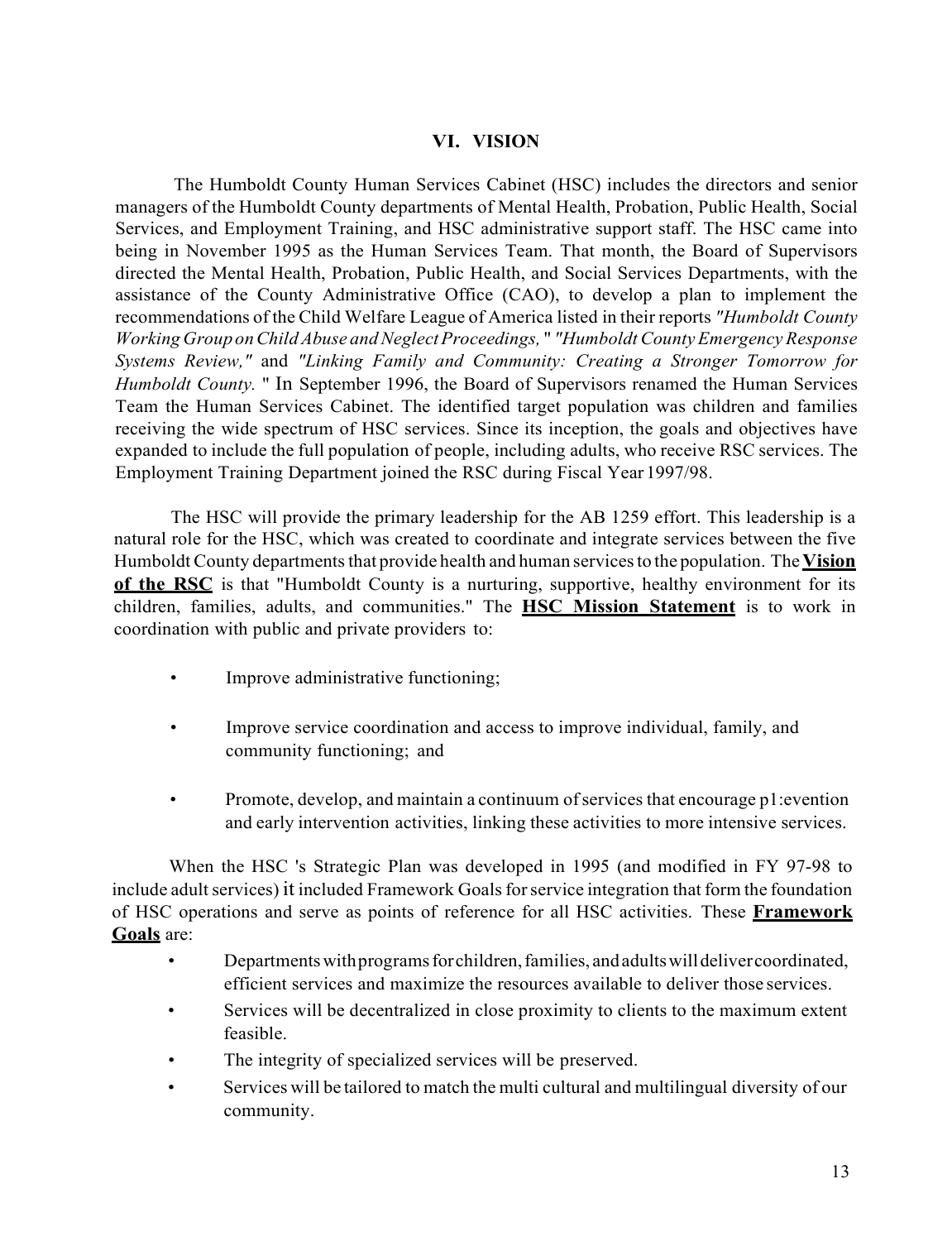- Partnerships between County services and community-based organizations will be strengthened.
- Services will be provided through a system incorporating outcome evaluation to ensure accountability of resource management.
- • **All** current and newly identified monies will be reinvested into the human service system.

In addition to these Framework Goals, the HSC has established specific goals and objectives through the year 2003. These goals are organized according to those adopted by the HSC as part of its Vision and Mission Statement. The Goals and Objectives are:

# **Goal 1: Improve administrative efficiency and accountability within the County human services agencies.**

- Develop a shared infrastructure among participating agencies.
- • Develop a streamlined multi-agency approach to serving children, families, and individuals to eliminate duplication, maximize revenue potential, minimize service fragmentation and address service groups as appropriate.
- • Develop articulated methods for reinvesting in outcome-based programs and services delivered in the least restrictive environment.
- Develop comprehensive and easily accessible multi-agency data.
- • Develop multi-agency strategies to increase and maintain child and family, and adult services.

# **Goal 2: Improve service access and coordination for families and individuals within each community.**

- • Increase coordination among systems involved in child abuse and neglect proceedings, and among systems involved in supporting and protecting adults at risk of being neglected or abused.
- • Extend family preservation and otherintensive servicestofamilies experiencing more significant difficulties.
- • Expand multi-agency coordinated treatment services for high risk minors and their families, and for at risk individuals, remove barriers from the provision of services within locked settings.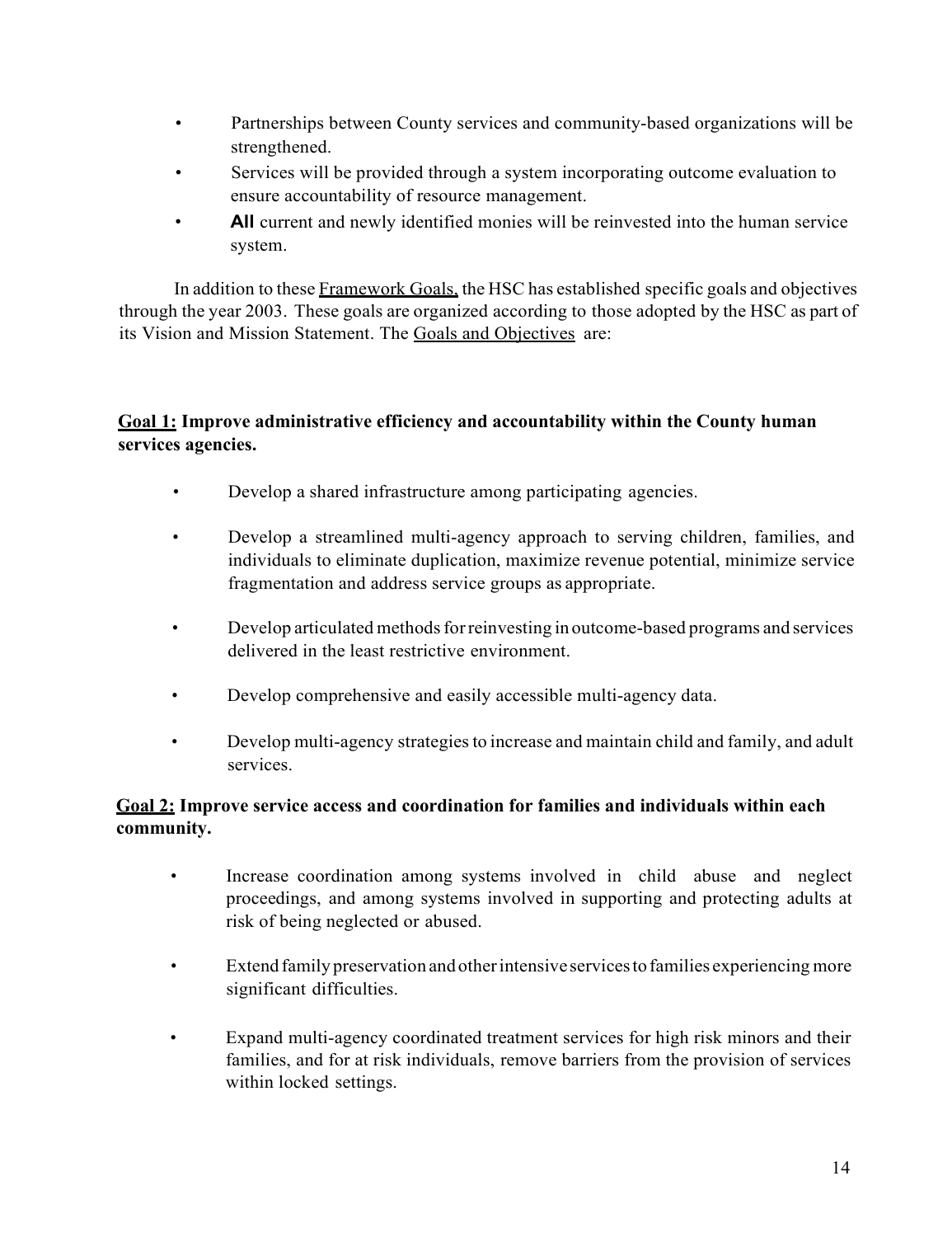- program planning and treatment. • Plan and develop avenues for family, consumer and community involvement in
- • Use geographic accessibility for clients as one key factor in formulating the location initiatives, the development of community-based resource centers. of expanded services within each community, support, with other agencies and
- Expand neighborhood-based parenting education and support activities, including child care resources.
- • Expand and maintain family-centered out-of-home care that is located in our community.

# **Goal 3: Expand multi-agency strategies toward prevention and early intervention.**

- Expand partnerships between public, community and school-based services that strengthen the capacity of individuals and communities.
- schools, colleges, job training programs and industry, • Provide families with job training and employment assistance in partnership with
- Improve child, adolescent, family, and individual health.
- • Continue to be proactive in the delivery of mental health treatment needs of children, adolescents, families, and individuals.
- Improve adolescent substance abuse prevention and treatment.

# **Goal 4: Insure that programs are responsive to cultural, geographic and developmental needs of individuals, families, andcommunities.**

- • Enhance and develop partnerships toward the goal of providing culturally competent services.
- • Expand prevention and early intervention services for pregnant women and families with newborns.
- Develop multi-agency approaches that help adolescents transition safely into adulthood.

#### **Broader issues: The Strategic Plan also identifies broader issues requiring community-wide involvement:**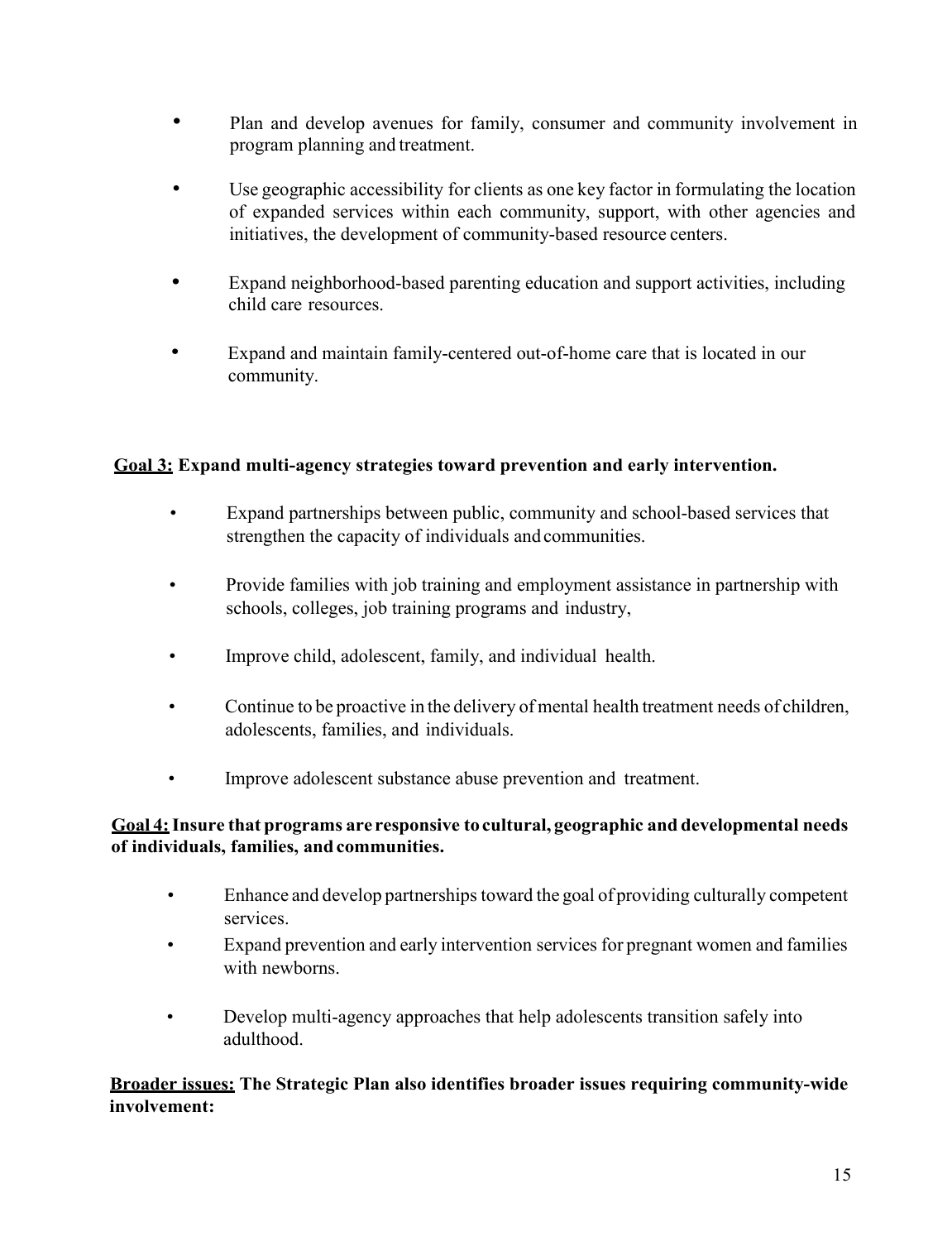- Vigorous efforts must be made to maximize the collection of child support.
- Increase the availability of safe and affordable housing for low income families.·
- Make individuals and families safe by reducing the incidence of domestic violence.
- Transportation.
- Substance abuse treatment.
- • Plan and develop avenues for family, consumer and community involvement in program planning and treatment.

 Overlaying the Framework Goals established by the Human Services Cabinet, the following prioritized goals have been targeted for the AB 1259 Phase I Strategic Plan. These goals ·most closely match the concerns of the community as expressed in the various needs assessments.

# **AB 1259 Phase** I **Goals:**

- 1. Establishment of Community Resource Centers
- 2. Establish and implement a unified County "single intake" and service plan (with Technical Assistance from Department of Health and Human Services and involved State Departments.)
- 3. Increase the ability to fund sustainable services to Seriously Emotionally Disturbed (SED) minors and adults in locked Correctional settings.
- 4. Increase the Mental Health Alcohol and Other Drug Services to "working poor" families through increased access to Healthy Families Initiative benefits.
- 5. Develop, (with technical assistance from Department of Health and Human Services and involved State Departments), a consolidated funding and outcomes package for all State and Federal funded initiatives.
- 6. Develop and implement a consolidated SB 933 foster care placement review ability.
- Mental Health professionals, Probation Officers and Social Workers. 7. Increase funding access to Title XIX and Title IV-:-E for eligible services provided by
- 8. Develop a "consolidated" Title IV-E Training Plan package.
- 9. Increase linkages and explore enhanced funding strategies and services to needy families as defined in TANF
- $10<sub>i</sub>$ Increase linkages and explore enhanced funding strategies for in-home supportive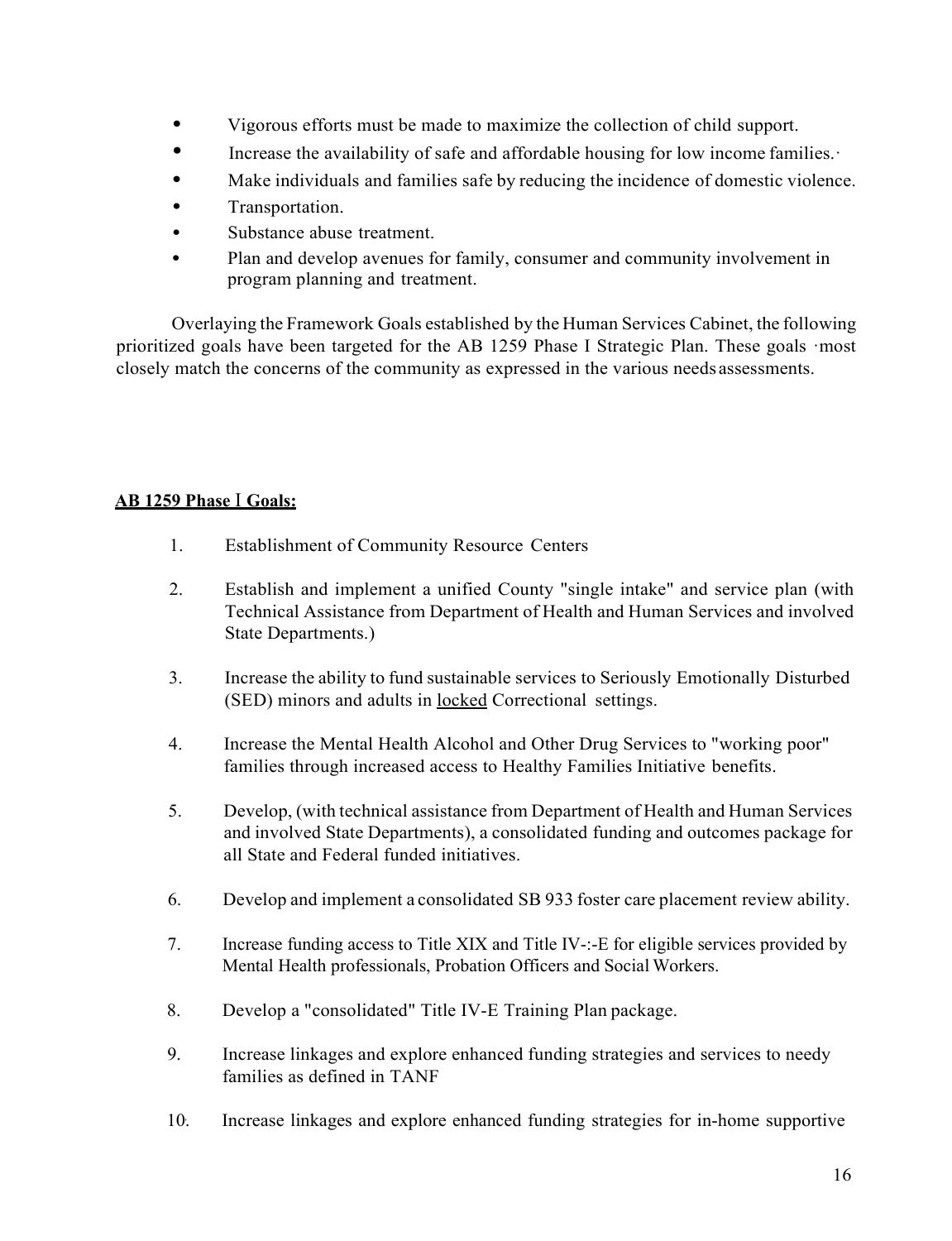#### services to the elderly and disabled.

 The implementation of the these goals will address many aspects of the service gaps outlying areas will begin to address the problems of isolation and access to services.. Enhanced funding strategies to needy families and enhanced access to Healthy Families insurance will focus on problems of poverty and unemployment. Linkages between CalWORKs, RWPEDJ\, Child Welfare and other public and private entities providing employment readiness related services for adults and their families will be enhanced. Family and community dysfunction will be addressed through enhanced and integrated mental health, alcohol and other drug, and other prevention services provided to families and adults through HSC staff or contracts. In-home services and supports to the identified in the needs assessment. The development of Family/Community Resource Centers in senior population will be enhanced.

The HSC's goals for service integration are related to the AB 1259 goals in the following ways:

- • A system of universal intake and an integrated, coordinated services plan for those seeking services
- • Technical assistance from Department of Health and Human Services and involved State Departments will assist in the development of a consolidated outcomes package that will enhance access to federal funds and ensure there is no loss of State or Federal funds provided under current law
- • The planned service integration system includes the following service systems: child welfare; drug and alcohol; mental health; employment and training; public health; maternal,.child and adolescent health; medically indigent programs; CalWORKs; inhome supportive services; and adult protective services.

# **VII. COMMITMENT ANDCOORDINATION**

<span id="page-18-0"></span> As discussed in the "Vision" above, the Human Services Cabinet consists of members from five Humboldt County departments who having been working together for over five years with a shared commitment to a common vision, mission and goals. The HSC, as the primary leadership for this effort, will also work in coordination with several local collaboratives, organizations and groups to maximize funding, establish a presence in outlying areas of the County, provide an array of services, and decrease duplication of services.

 Cabinet are all members of the WCIC. The WCIC also includes the heads of non-profit agencies providing services to families and children, a Board of Supervisors member, a Healthy Start coordinator, Humboldt Community NETwork Coordinator, and at-large community representatives. The purpose of the WCIC reads as follows, indicating its shared commitment to the vision and goals of the HSC: **The Whole Child Interagency Council (WCIC).** The members of the Human Services

"It is the policy of the County of Humboldt to address the needs of and maximize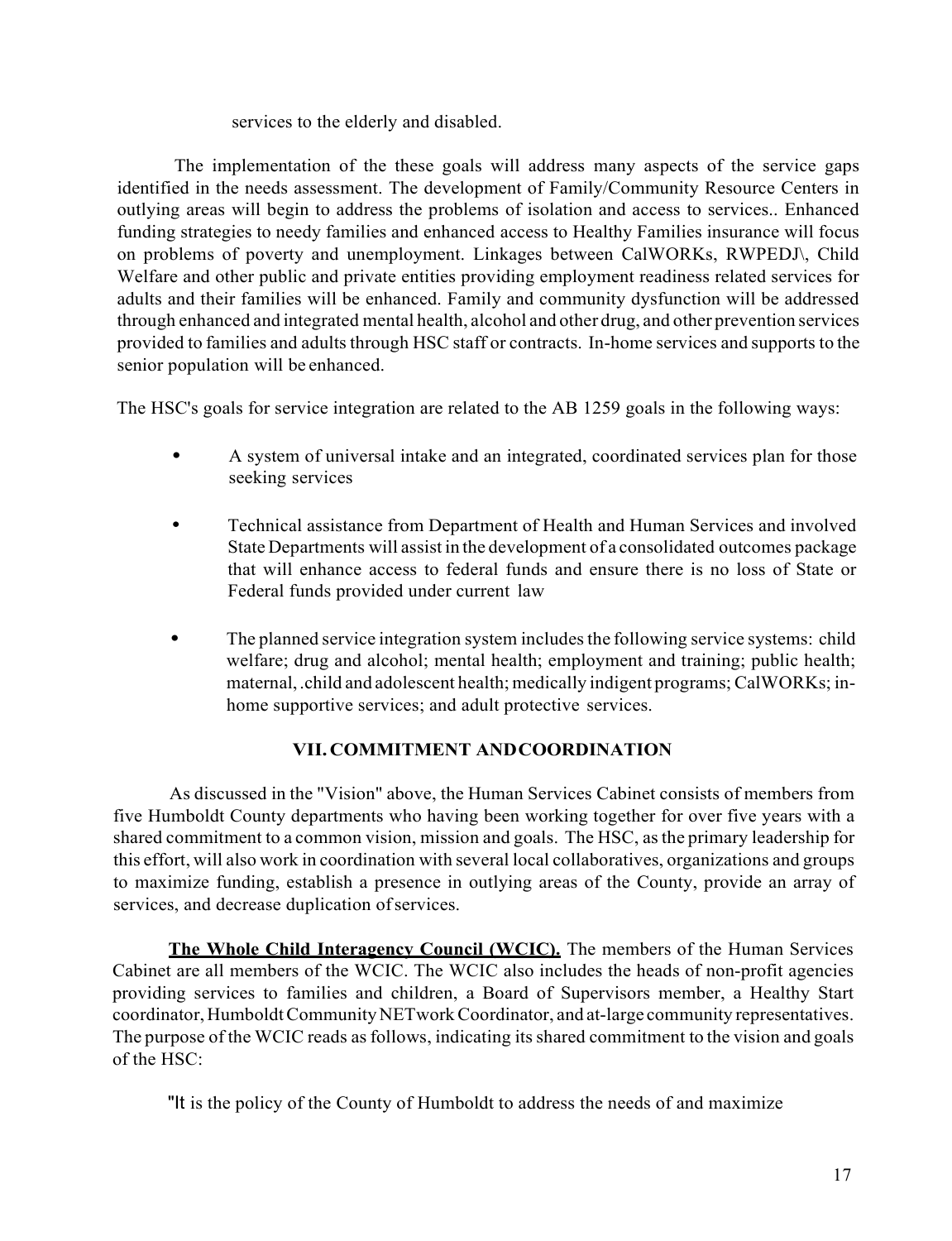opportunities for children and families, recognizing that parents have primary responsibility for their children. This policy will be accomplished in part through promoting cooperation, collaboration, and mutual respect of all service providers. This policy includes the full spectrum of activities such as prevention, intervention, mandated, and discretionary services, direct services, administration, program planning, and other activities.

 The purpose of the Humboldt County Whole Child Interagency Council is to recommend to the Humboldt County Board of Supervisors methods through which the above policy can be implemented."

 RSC members will report about AB 1259 implementation to the WCIC through a standard monthly agenda item. When appropriate in the development of action plans, WCIC meetings can focus on the particular topics important to AB 1259 implementation.

 **Children and-Families (Proposition 10) Commission.** Two members of the Commission are also members of the Human Services Cabinet. The Commission has a similar commitment to the vision and goals of the RSC. The vision of the Commission is "All Humboldt County children thrive in supportive, nurturing families and neighborhoods, enter school ready to learn and become Humboldt County Children and Families Commission together with families and communities will promote comprehensive, integrated systems of services for early childhood development in order to insure that all children enter school in good health, ready and able to learn. Parents, caregivers, and the community will be supported in their efforts to foster secure, healthy and loving children eager to learn and develop their full potential." It includes in its principles the following: "Support integrated, comprehensive, and accessible systems that enhance the well-being of families" and "Support concepts and action plans that affirm and strengthen the cultural, ethnic, and linguistic identity of families and enhance the ability of the families to function in a multi cultural society." The Commission's DRAFT Strategic Plan (not yet submitted to the State) includes as its top funding priority the planning and implementation of Family/Community Resource Centers in different geographic areas of the County. These centers could include co-location of RSC staff with staff of non-profit organizations serving the target populations. During AB 1259 Phase I implementation, the Program Coordination Team and the Adult Services Team of the RSC will work with the Commission and with RWPEDA to: define Community/Family Resource Centers; identify creative co-funding opportunities;develop strategic plans; and facilitate joint implementation for Centers. active participants of their communities." Its mission includes the following language: "The

 **Healthy Start Programs.** Healthy Start sites throughout the county provide the "kernel" for development of Family Resource Centers as "places" for families and other to find integrated, coordinated services. Many Healthy Start sites already facilitate the provision of health, dental and mental health services at or near school sites, and they can work as catalysts to obtain community become a member of the interface with HSC, RWPEDA, and the Commission for Families and Children in their work around Community Resource Centers. The Program Coordination Team of input into building and coordinating Community Resource Centers. Healthy Start programs will RSC will facilitate this interface.

**Regional Workforce Preparation and Economic Development Act (RWPEDA).** Two RSC agencies are also members of the RWPEDA-the Department of Social Services and the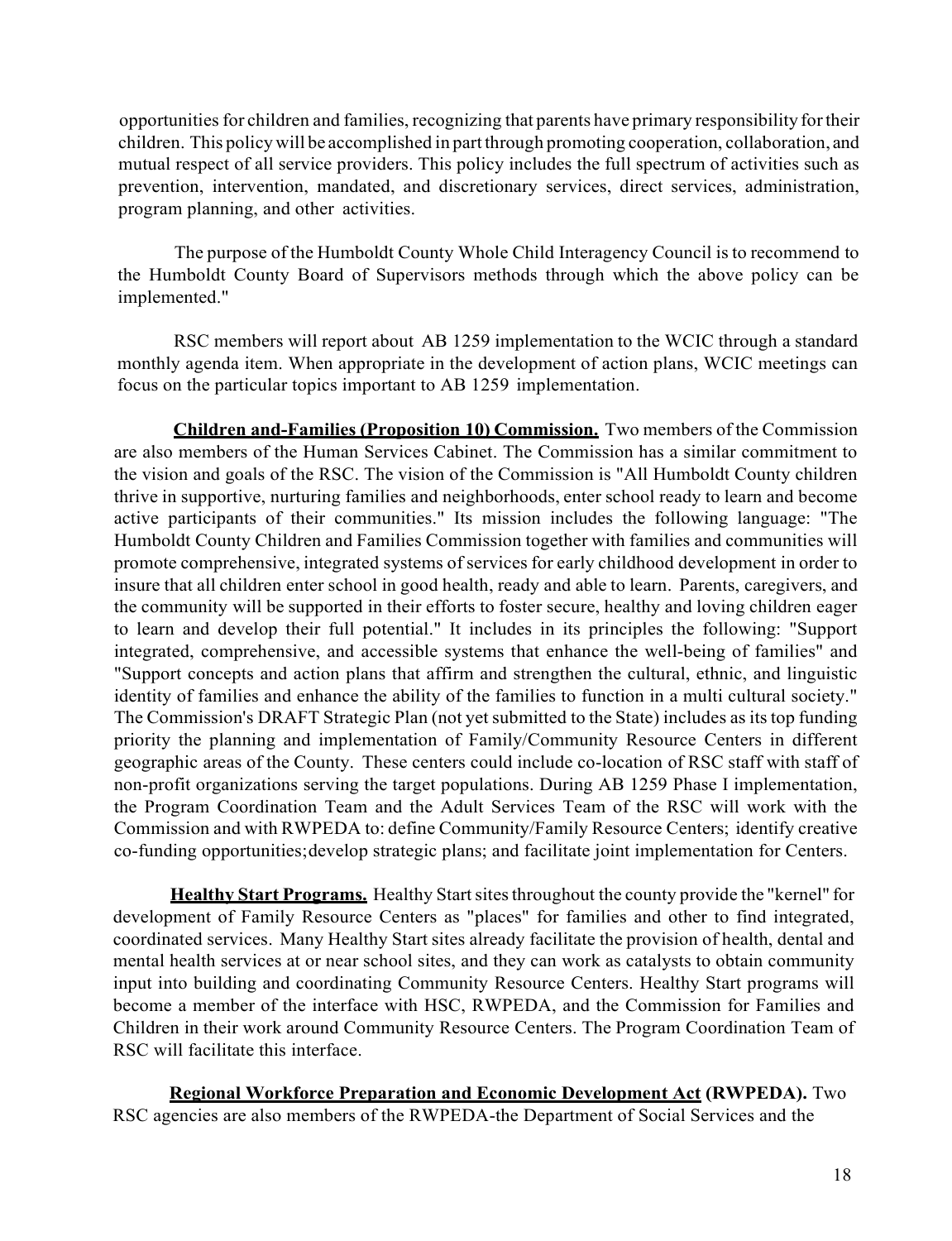Employment Training Department. The Department of Social Services intends to set aside its RWPEDA funds (which are "silo funds" from the State) for funding of Family/Community Resource Centers. This funding could be a match for the Proposition 10 funding for the Centers. Such a shift would require the agreement of the appropriate State Department in approving the use of RWPEDA funds for this purpose and of all RWPEDA partners at the local level.

 worked on the development of a project to provide in-home services to seniors. The work culminated in a grant proposal, developed and submitted by the Area I Agency on Aging (AIA), to the California Endowment, a private foundation. The grant would fund the development of a **Northcoast Senior Services Collaborative.** For over three years the Collaborative has

 grant was submitted, AB 1682 was passed by the State legislature. AB 1682 requires the establishment of an "employer of record" for in-home service providers, facilitates an increase in beyond the existing connection with CalWORKs, many of whose clients receive training as in-home registry of in-home service providers and ensure that they receive adequate training. After this wages, benefits and training for in-home workers, and establishes a registry. The passage of AB 1682 expanded the connection of the Department of Social Services and AIA regarding in-home services service workers. · The Adult Services Team of the HSC will work with the Collaborative to facilitate the mandates of AB 1682 and expand the mandates beyond the County's requirements as set forth in the bill.

 I implementation. It reaches decisions by consensus within the group. The HSC will work with other organizations and agencies to the extent that there are topics and issues of joint focus and concern. **The Human Services Cabinet** will provide the primary leadership for the AB 1259 Phase

#### **VIII. IMPLEMENTATION**

 The services that will be integrated under this AB 1259 strategy are all of those provided by the members of the five departments making up the Human Services Cabinet-employment and job training services; mental health/alcohol and other drug services; probation services; public health services; and social services for children, adults, and the elderly. The target population includes children, families, adults and the elderly who are living at 180% of poverty level, on Medi-Cal, and who should or do receive County services.

 assistance in overcoming these barriers are listed below. It should be noted that as the Strategic Plan is a "work in progress", other barriers may arise and the focus of implementation may change to address them. This flexibility is necessary to allow the HSC to address potential barriers that may arise in regard to providing services to seniors and the disabled, and the current existing barriers **Perceived barriers to implementation,** both fiscal and regulatory, and potential DHHS around cultural competency.

#### **1. Barrier: Lack of public knowledge, access and providers related to "Healthy Families" Mental Health and Alcohol** & **Drug benefits and services.**

**Department of Health and Human Service Assistance:**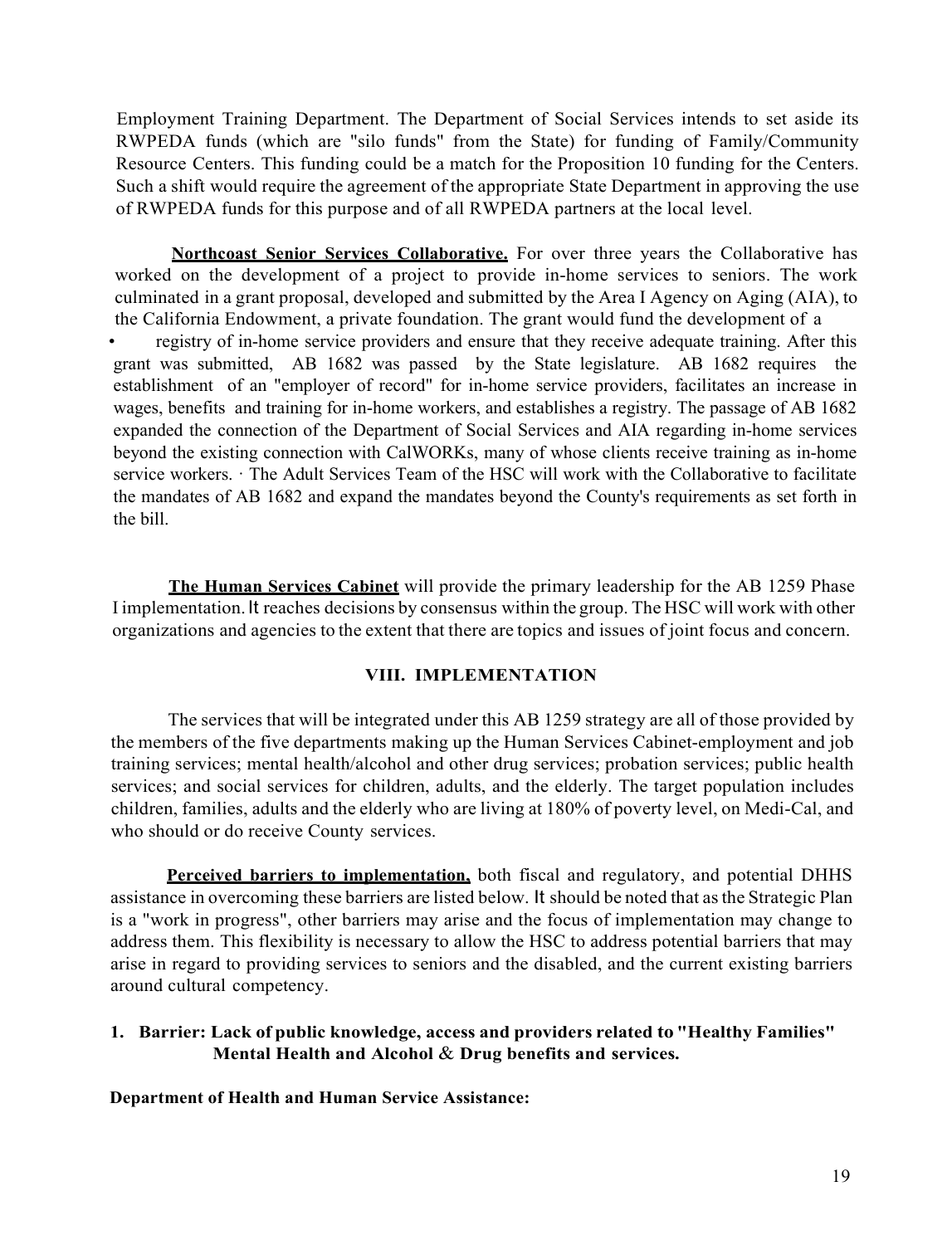- ► Assistance in negotiating a public education campaign regarding these specific benefits
- ► Assistance in negotiating with "Plans" (Blue Cross & Blue Shield) for the development of an array of local/regional providers that will meet rural access and service needs.

#### **2. Barrier: Lack of adequate human resource pools and funding in the following categories:**

- Social Workers /Case Managers / Probation Officers

 - Licensed /License track Marriage Family Therapists (MFT) and Licensed/License track Clinical Social Workers (LCSW)

#### **Department of Health and Human Service Assistance - Establish focused work groups to:**

- ► Determine method (or waiver) to allow Title XIX (Rehab Options) access for (eligible) Probation Officers and Social Workers performing eligible services to eligible populations
- Managers and Clinicians performing eligible services ► Determine method (or waiver) to allow IV-E claiming for Mental Health Case
- ► Obtain waiver for "other source" funds barrier for Rehab Option Mental Health activities
- ► Obtain waiver to allow for Division 31 required Social Worker contacts to be made by Human Service Cabinet sister agency staff functioning as part of an interagency System of Care team.
- ► Obtain waiver to allow for "consolidated" out-of-home County placement visits to foster care placed children and youth (related to SB 933) when functioning as part of an interagency System of Careteam..
- ► Formation of a consolidated State Department ''sanction/review" committee to develop audit "protection" policies and procedures.

# **3. Barrier: Lack of coordination of State level initiatives that result in "silo type" target populations funds and outcome indicators.**

#### **Department of Health and Human Service Assistance:**

- Department of Alcohol & Drug, and the State Department of Education to develop a consolidated Performance Outcome Package that meets State agency requirements and small to moderate Counties infrastructure limits. ► Convene a focused State Department work group comprised of Board of Corrections, State Department of Mental Health, California Department of Social Services,
- ► Convene a focused State Department workgroup comprised of the Board of Corrections, State Department of Mental Health, California Department of Social Services, Department of Alcohol & Drug, and the State Department of Education that develops a funding package (waiver) that maximizes the ability of Counties to enhance services to mutually overlapping target populations.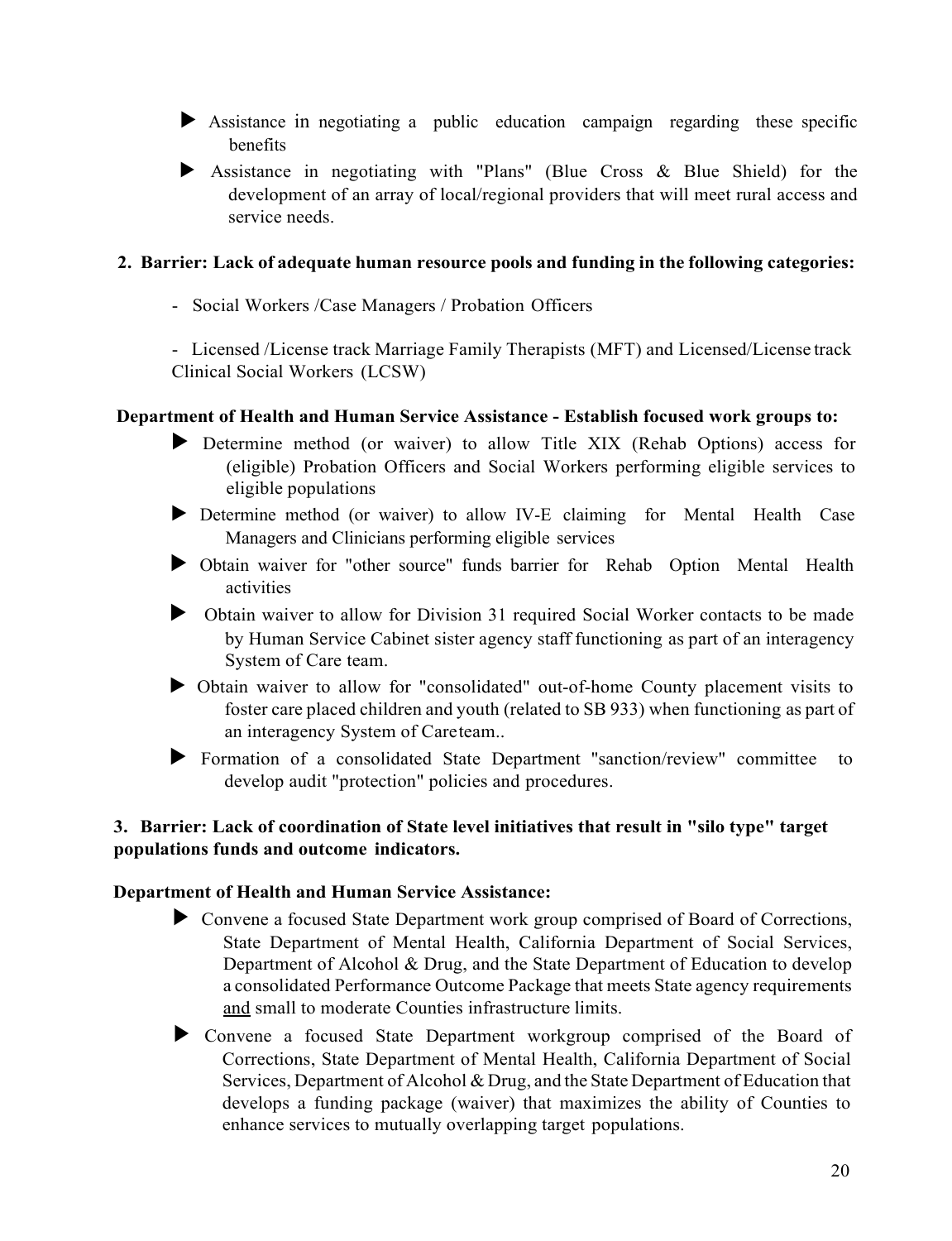### **4. Barrier: Lack of ability to provide Title XIX eligible services to incarcerated minors and adults with mental health/substance abuse disabilities.**

# **Department of Health and Human Service Assistance:**

 ► Assume a lead expediting Department of Health Services regulations that clarify conditions when Title XIX can be accessed by County Mental Health in locked correctional settings, and support legislation for pilot projects to access funding for these services in locked settings

# **5. Barrier: Lack of adequate funding for "prevention" or intervention services for TANF involved families.**

# **Department of Health and Human Service Assistance:**

- ► Convene a workgroup to develop strategies to increase flexibility of TANF dollars to enhance services to families at risk of ongoing involvement in Child Welfare.
- populations and outcomes for Maternal, Child and Adolescent Health, Alcohol and ► Convene a workgroup to study the consolidation of funding streams, target Other Drug Programs, and Mental Health dollars.

 **6. Human Services Cabinet structure:** If the above barriers are removed through work with the appropriate State Departments, the current organizational structure of the HSC may become a barrier to service integration and the intent of the AB 1259 Strategic Plan. Consistent with its Mission Statement, the Cabinet is committed to conducting an assessment of organizational barriers and a reassessment of its current multi-departmental organizational structure . If, as a result of this reassessment, more efficient organization models emerge, the Cabinet may (with Board of Supervisors approval) reorganize departmental structures to promote increased efficiency in administration, service delivery and increased access to funding.

 One initial focus of this assessment may consist · of potential restructuring based on functionality. The discussion about re-organizational models will include but not be limited to:

- Potential reorganization around services to "high risk" children and families which may include some "traditionally" separate adult service areas.
- • Potential reorganization of services to "low risk" children and families which may include reconfiguring prevention, public education, and primary intervention services.
- Potential reorganization of functionally related adult services divisions
- functions,performanceoutcomes/evaluation,fiscal,qualityassurance,personnel, and • Reorganization around administrative services, which may include eligibility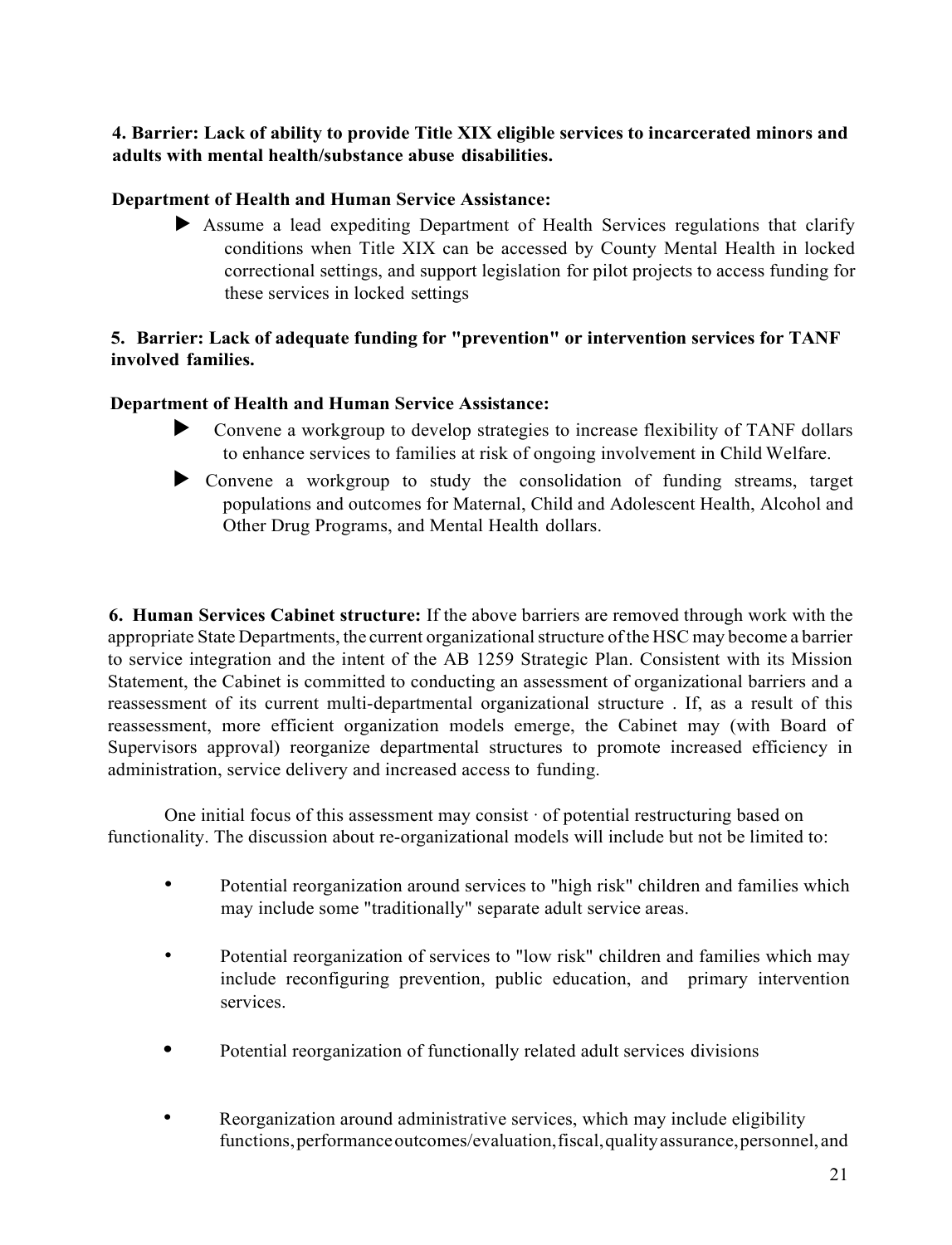#### training.

 In addition to the areas cited above, other discussion will include reorganization focused on integrated target populations and divisions. The purpose of this restructuring would be to increase access to services, enhance partnerships with communities and schools, and to maximize and coordinate the use of limited personnel and funding resources. This restructuring assessment is anticipated to take up to one year. Service integration, if determined to be needed, would be phased in on a yet to be determined series of time frames.

 **Timelines.** During the first six months of Phase I (July--December 2000), the HSC will meet with the appropriate State Departments to establish the workgroups that will begin to address the barriers identified above. The workgroups will establish timeframes for addressing the barriers. Concurrently, the HSC will reassess its current structure. By September 2000 the workgroup addressing confidentiality issues will be formed. By January 2001 the HSC should know to what extent the barriers can be addressed by the State. From that point on HSC members will begin to anticipated to be completed within a three year period (by June 30, 2003). eliminate any structural and other barriers that may arise during the process. The entire process is

 law, as well as the ethical and "practice" barriers established by the different disciplines of practice (social work, teachers, counselors, Healthy Starts, etc). Federal laws surrounding confidentiality are currently being strengthened. Collaboration and integration of services to common clients, however, will require an unprecedented level of collaboration that is impacted by confidentiality. In order to address this complex issue, a work group will be established by September 2000 to begin to identify and address confidentiality issues. This work group will include the Adult Services and Program Coordination Teams (PCT) of the HSC; the Juvenile Justice and Delinquency Prevention Commission; District Attorney; County Counsel; and the courts. The California Institute of Mental Health Manual on Confidentiality will be used as a primary resource for discussion. County Counsel will advise on the options developed by the workgroup. Work on this issue will beongoing. **Confidentiality Issues.** There are barriers to breaching confidentiality in federal and state

# **IX. OUTCOMES AND EVALUATION**

<span id="page-23-0"></span> This Strategic Plan has delineated ten goals for AB 1259 Phase I implementation. Achievement of these goals depends first upon the ability and success of the appropriate State workgroups that will be established under this Plan will be responsible for developing specific objectives and activities that are designed to meet the goals. The evaluation of the Plan will be based upon the achievement of these (as yet undeveloped) objectives and activities as well as the Departments in assisting the County to overcome barriers. Once these barriers are addressed, the achievement of the overall goals.

 The methodology used to evaluate progress and impact upon client populations may include current or consolidated outcomes packages; surveys and/or focused discussion groups of the target distribution of questionnaires; community meetings to gather input; and the analysis of agency data sources and information such as client demographic . information, numbers served, relapse information, repeat offender information, clients employed, etc.. This data will be shared· as determined by the workgroups. The surveys, focused discussion groups, questionnaires and community meetings will allow consumers and providers to give on-going feedback on service populations; surveys and/or focused discussion groups of service providers; community-wide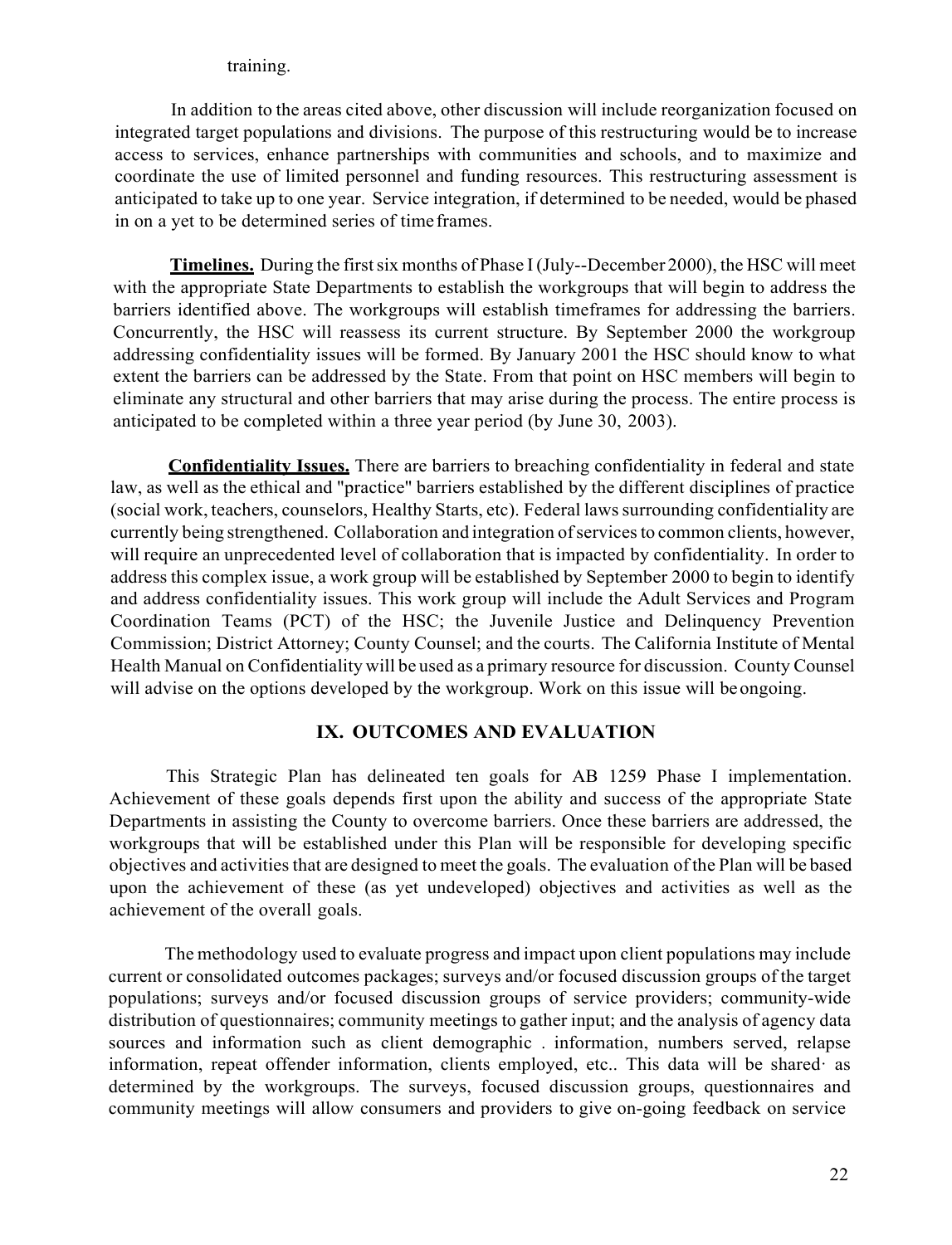provision.

 Following are the ten goals of AB 1259 Phase I with a brief description of baselines, timeframes, and potential indicators and outcomes. If these goals and outcomes are achieved, the RSC will be much closer to a realization of its vision, "Humboldt County is a nurturing, supportive, healthy environment for its children, families, adults, and communities."

# **1. Establishment of Community Resource Centers.**

 **Baseline:** There no full Community Resource Centers in the County at this time. Sites and programs that are providing "kernels" of services that a Community Resource Center would provide will be surveyed to determine current scope of services.

 **Timeframe:** Workgroups to plan for the Centers will be established by October 2000. Workgroups will consist of the RSC, Children and Families Commission representatives, RWPEDA members, Healthy Start program personnel and related community representatives. After one year of planning, Centers will begin to be established based on each community's needs, readiness, commitment, and available funding resources.

**Potential indicators:** Number of facilities with co-located services; number of geographic areas with a range of health and human services; number of agencies, communities and groups providing funding to the Community Resource Center effort; number of locations where families feel safe in gathering together. *i* is the same of the same of the same of the same of the same of the same of the same of the same of the same of the same of the same of the same of the same of the same of the same of

 **Potential outcomes:** Increase in access to prevention and treatment services and supports at the local community level.

# **2. Establish andimplement a unified County "single intake"andserviceplan (withTechnical Assistance from Department ofHealth andHuman Services andinvolved State Departments.) Baseline:** There is no "single intake" and service plan used by all County departments.

 **Timeframe:** A State and County workgroup will be established to look at this issue. The timeframe will be determined by the workgroup.

**Potential indicators:** Common intake form for County departments and unified client service plans with all necessary services included.

 **Potential outcomes:** Increased coordination andseamless accesstoservices andsupports for families; increased ability to monitor service and family outcomes.

#### **3. Increase the ability to fund sustainable services to Seriously Emotionally Disturbed (SED) minors and adults in locked Correctional settings.**

**Baseline:** The current types and amounts of sustainable funding for services will not be assessed.

**Timeframe:** Barriers will be discussed and potential solutions developed within one year.

 **Potentialindicators:** Number ofminors andadultsreceiving servicesinlocked Correctional settings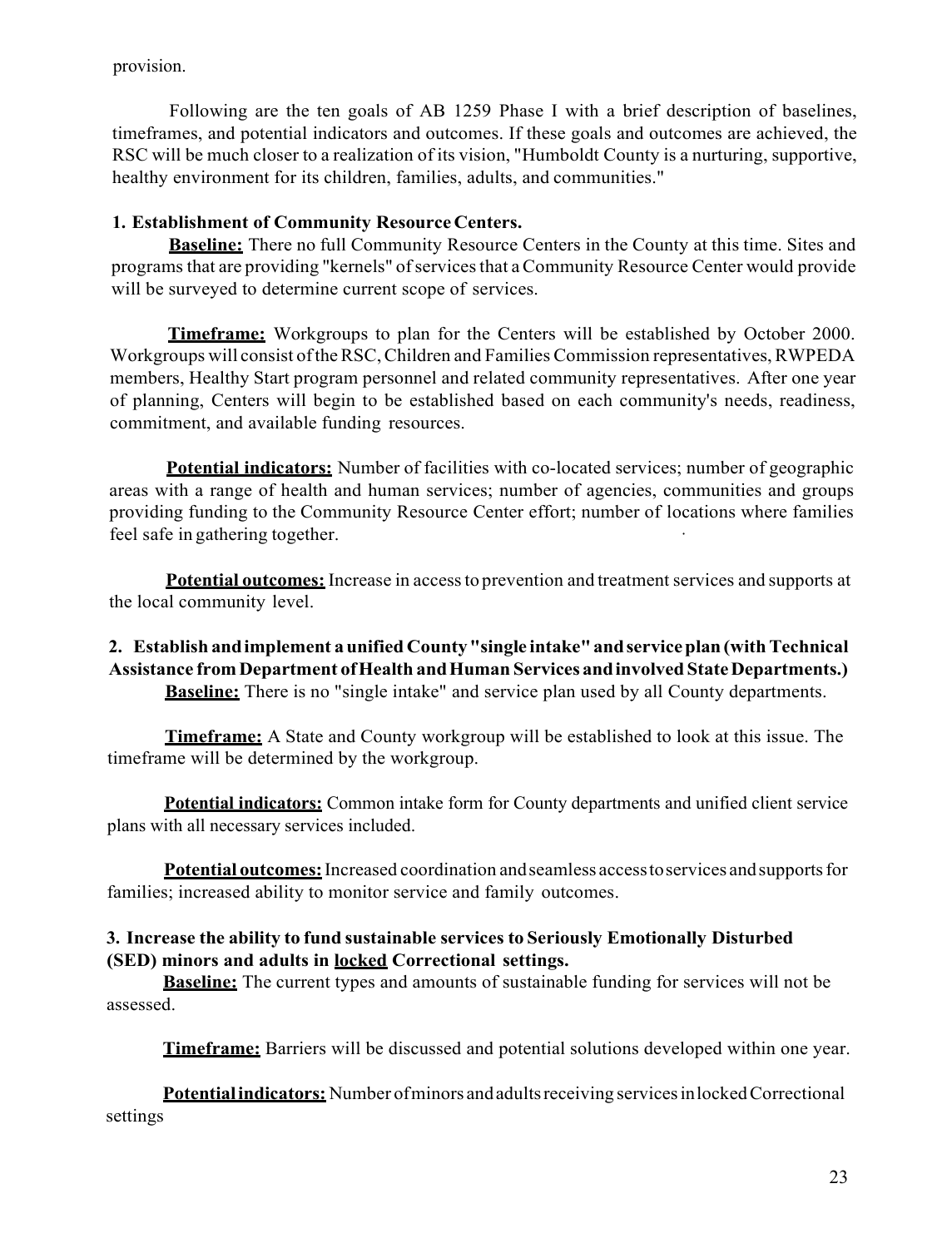amount and scope of :funding sources available for the population. **Potential Outcomes:** Increase in number of SED minors and adults in locked Correctional settings with access to sustainable mental health and drug and alcohol services; increase in type,

# **4. Increase the Mental Health Alcohol and Other Drug Services to "working poor" families through increased access to Healthy Families Initiative benefits.**

 **Baseline:** The number of existing "Plan" providers that accept Healthy Families benefits and the access rates (of consumers) to the services will be determined.

**Timeframe:** Within six months.

 **Potential Indicators:** Number of "Plan" providers accepting Healthy Families benefits; number of families receiving benefits from Healthy Families program related to Mental Health Alcohol and Other Drugs Services.

 Families benefits for mental health and alcohol and other drug services, as measured by the increase in accessible providers and an increased "penetration rate" for families. **Potential Outcome:** Increase in the number of "working poor" families receiving Healthy

# **5. Develop, with technical assistance from Department of Health and Human Services and involved State Departments, a consolidated funding and outcomes package for all State and Federal funded initiatives.**

**Baseline:** There is no consolidated outcomes or integrated funding package.

**Timeframe:** One year.

 consolidated approach; number of consolidated funding and outcomes sources developed. **Potential Indicators:** Number of State Department participating in development of a

 **Potential Outcome:** There will be a consolidated outcomes package for all State and Federal funded initiatives; an increase in the number of clients receiving services which are designed to achieve unified outcomes for overlapping target populations.

 **Baseline:** A consolidated SB 933 foster care placement review capacity does notexist. **6. Develop and implement a consolidated SB 933 foster care placement review ability.** 

**Timeframe:** Within six months.

**Potential Indicators:** A consolidated SB 933 foster care placement review ability is in place.

Potential **Outcome:** Streamlined monitoring of placement needs and services will be in place; a decrease in the number of placements in foster care; a decrease in the length of stay in foster care; consolidated transition services for foster care placements.

**7. Establish funding access to Title XIX for eligible services provided by Probation**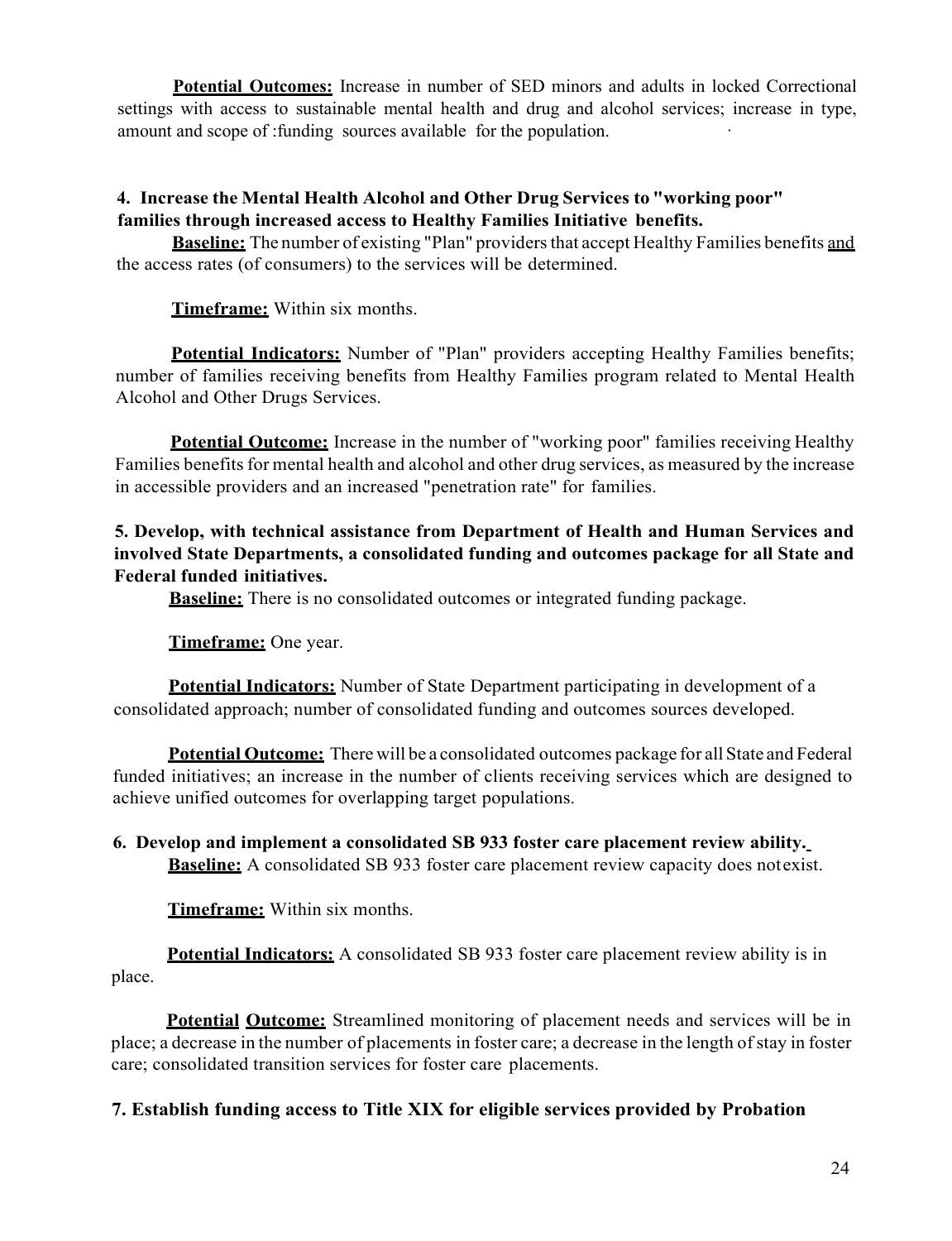### **Officers and Social Workers and toTitle IV-Efor Mental Health professionals serving eligible target populations as part of an lnteragency System of Care team.**

**Baseline:** Access is not available at this time.

**Timeframe:** One year

 **Potential Indicators:** Number of reimbursable services that can be accessed by Probation Officers, Social Workers and Mental Health professionals.

Potential Outcome: Increase in the number of services provided; increase in the amount of Title XIX and Title IV-E revenue.

### **8. Develop a "consolidated" Title IV-E Training Plan package. Baseline:** This does not exist.

**Timeframe:** Establishment of a multi-agency team training committee within six months; implementation by July 2001.

 **Potential Indicators:** Number of coordinated trainings per year; amount of funds available for training

 **Potential Outcome:** A consolidated Title IV-E Training Plan package is in place; increase in coordinated trainings available per year; increase in the amount of funding available for training; decrease in interdepartmental barriers.

# **9. Increase linkages and explore enhanced funding strategies and services to needy families as defined in TANF.**

 **Baseline:** A mapping of the current linkages between DSS and other agencies serving the target population will be performed.

**Timeframe:** One year.

 **Potential Indicators:** State and County workgroups are established; a HSC Adult Services Team and Program Coordination Team workgroup is established to recommend service delivery changes.

 **Potential Outcome:** Additional and enhanced scope andtypes ofservices available toneedy families as defined in TANF.

**10. Increase linkages and explore enhanced funding strategies for in-home services to the elderly and disabled.**